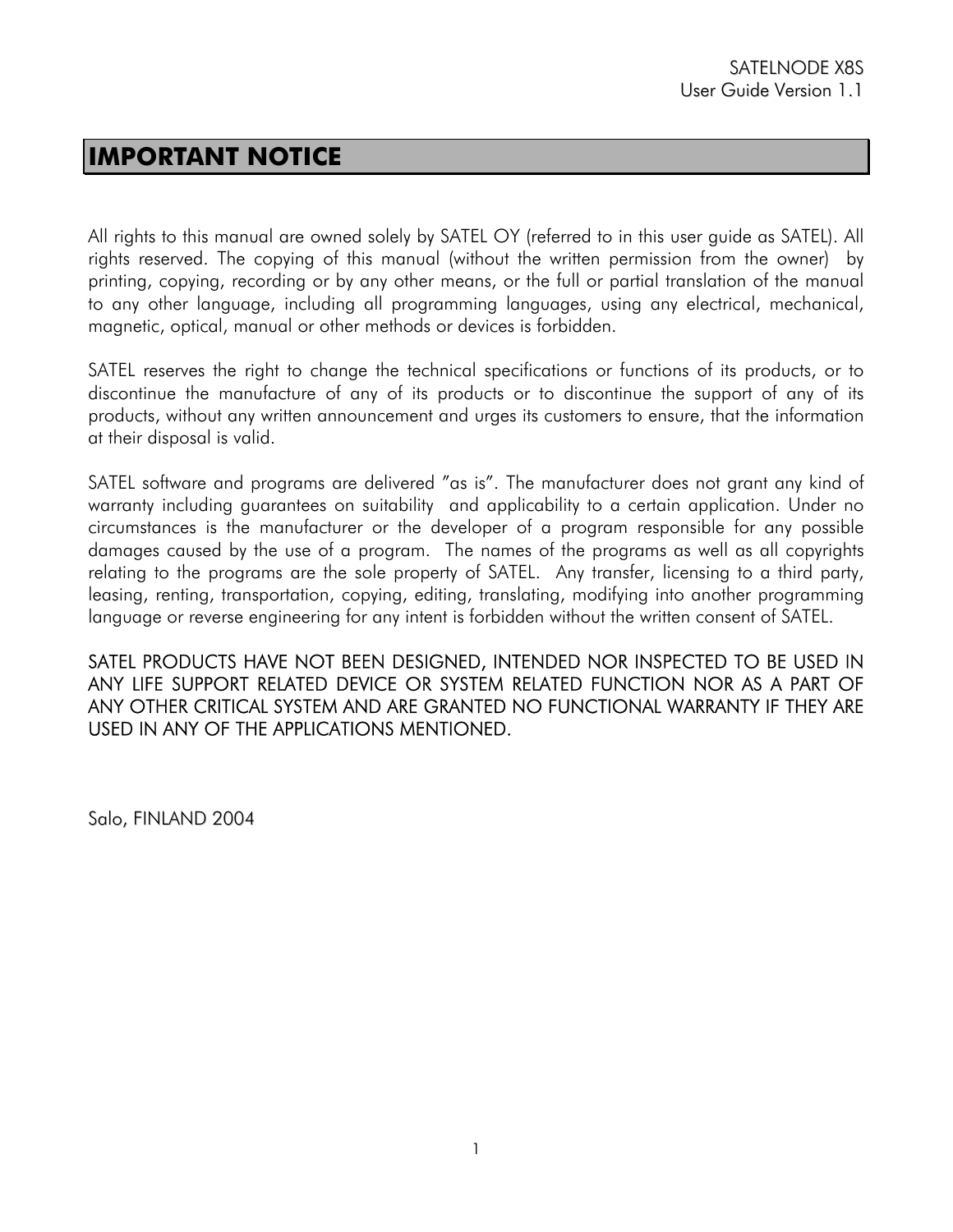### **RESTRICTIONS ON USE**

SATELNODE X8S receiver has been designed to operate on frequency ranges, the exact use of which differs from one region and/or country to another. The user of a radio modem must take care that the device is not operated without the permission of the local authorities on frequencies other than those specifically reserved and intended for use without a specific permit. In addition, please pay attention to the possible local restrictions stated by the national radio authorities.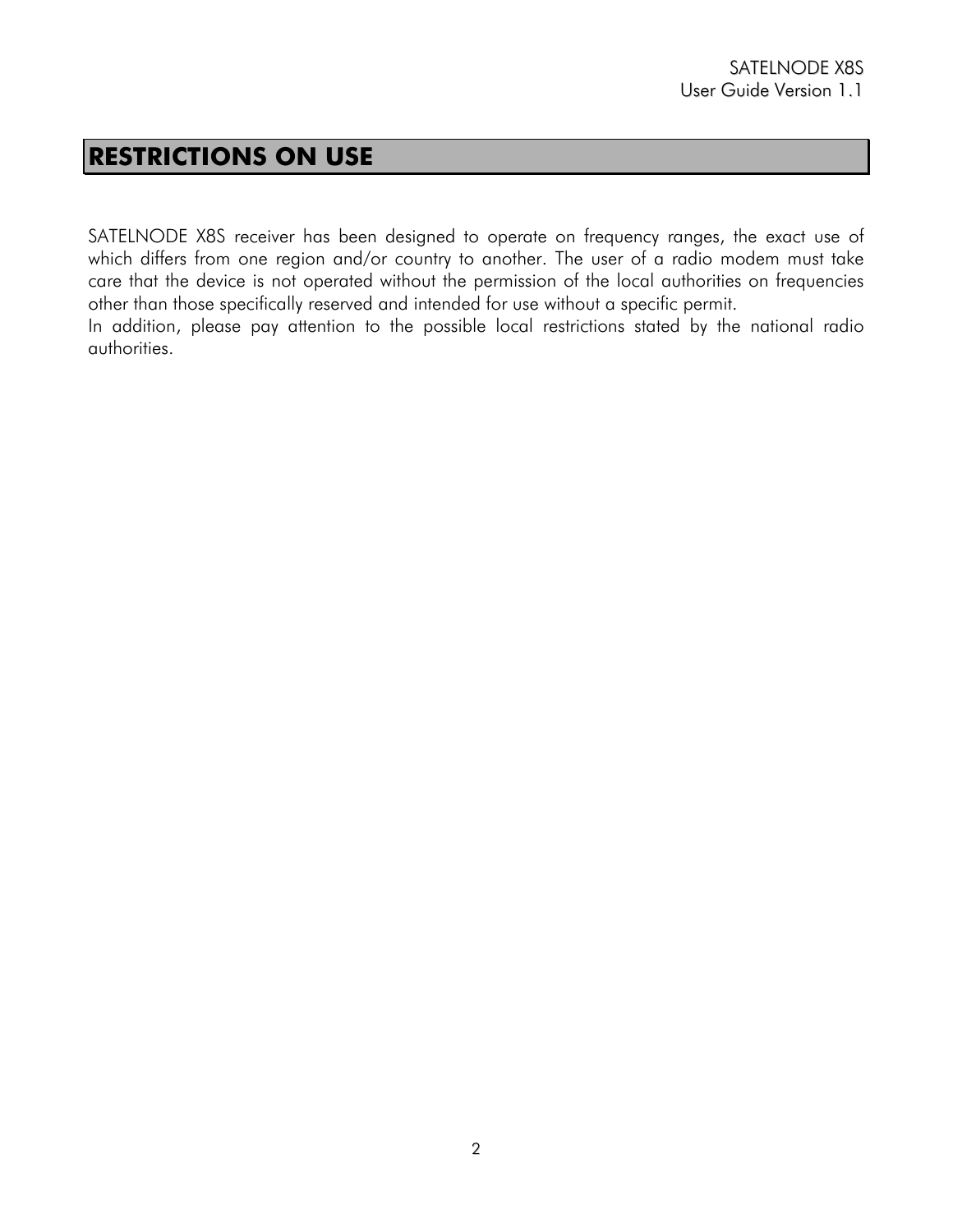## **PRODUCT CONFORMITY**

Hereby, SATEL Oy, declares that this SATELNODE X8S alarm transmitter is in compliance with the essential requirements and other relevant provisions of Directive 1999/5/EC. Therefore the equipment is labelled with the following CE –marking.

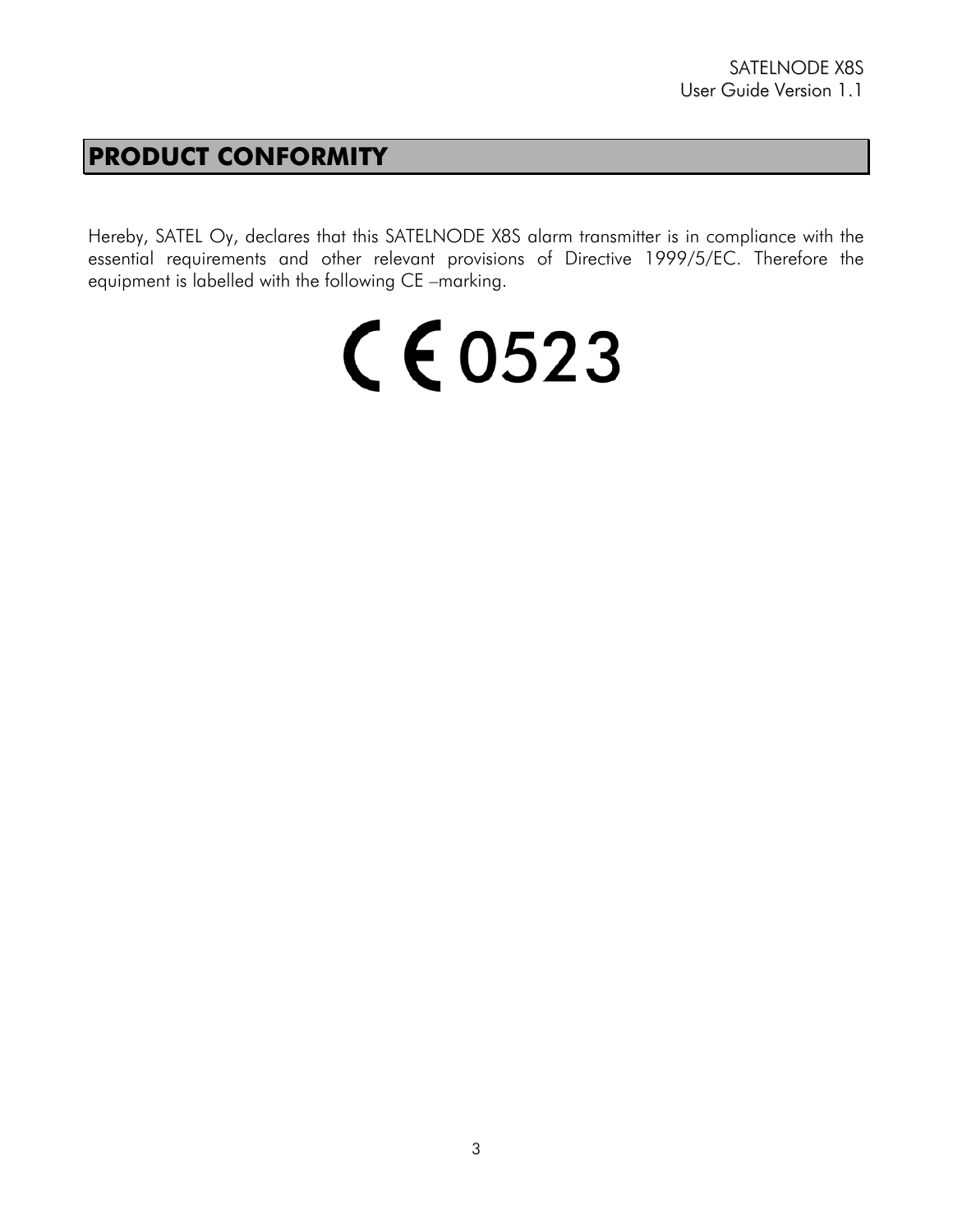## **WARRANTY AND SAFETY INSTRUCTIONS**

Read these safety instructions carefully before using the product:

- Warranty will be void, if the product is used in any way, which is in contradiction with the instructions given in this manual, or if the housing of the radio modem has been opened or tampered with.
- The radio modem is to be used only on frequencies allocated by local authorities and without exceeding the given maximum allowed output power ratings. SATEL is not responsible, if any products manufactured by it are used in unlawful ways.
- The devices mentioned in this manual are to be used only according to the instructions described in this manual. Faultless and safe operation of the devices can be guaranteed only if the transport, storage, operation and handling of the devices is appropriate. This also applies to the maintenance of the products.
- To prevent damage to both the radio modem and any terminal devices must always be switched OFF before connecting or disconnecting the serial connection cable. It should be ascertained that different devices used have the same ground potential. Before connecting any power cables the output voltage of the power supply should be checked.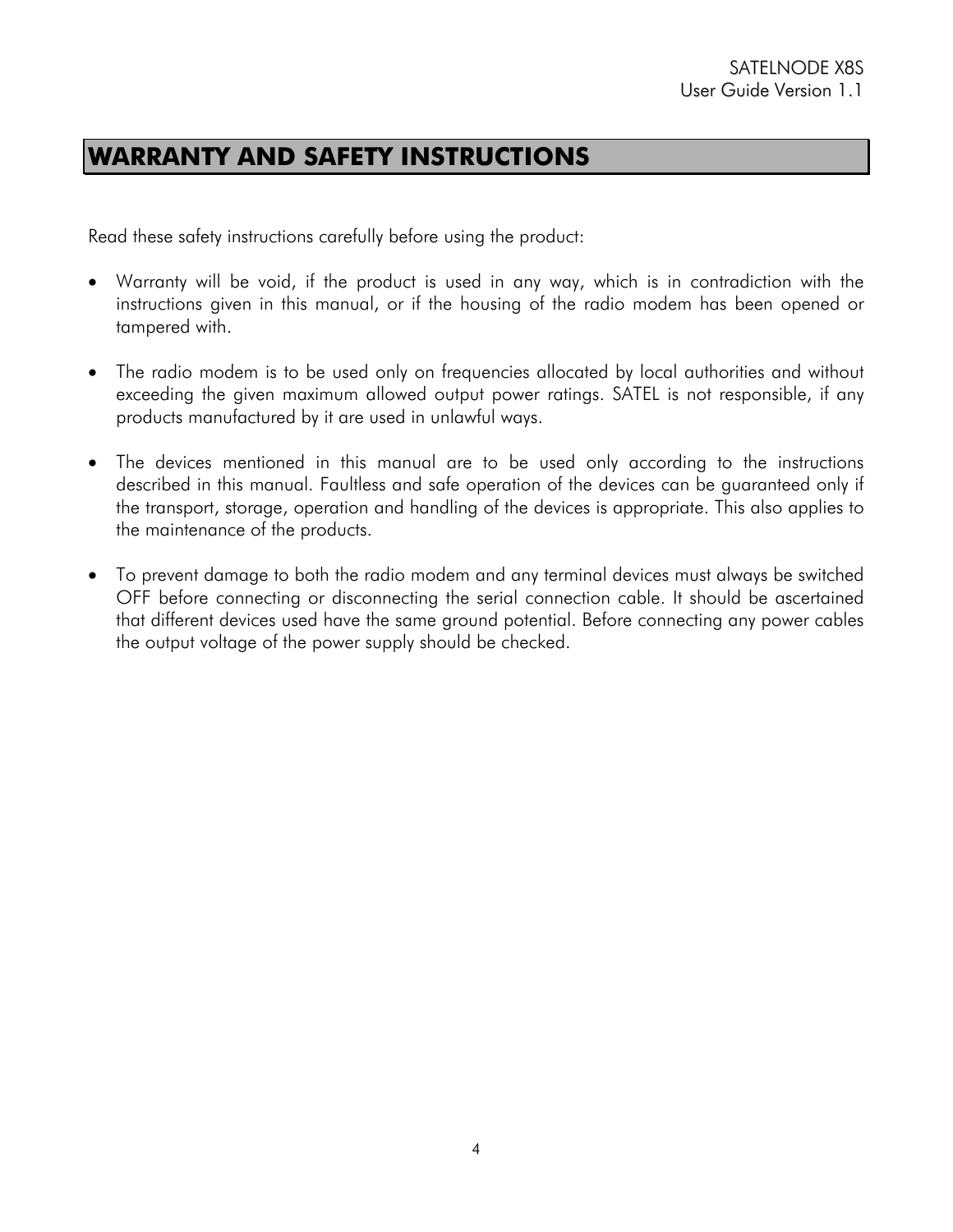# **TABLE OF CONTENTS**

| 2.1 |  |
|-----|--|
|     |  |
|     |  |
|     |  |
|     |  |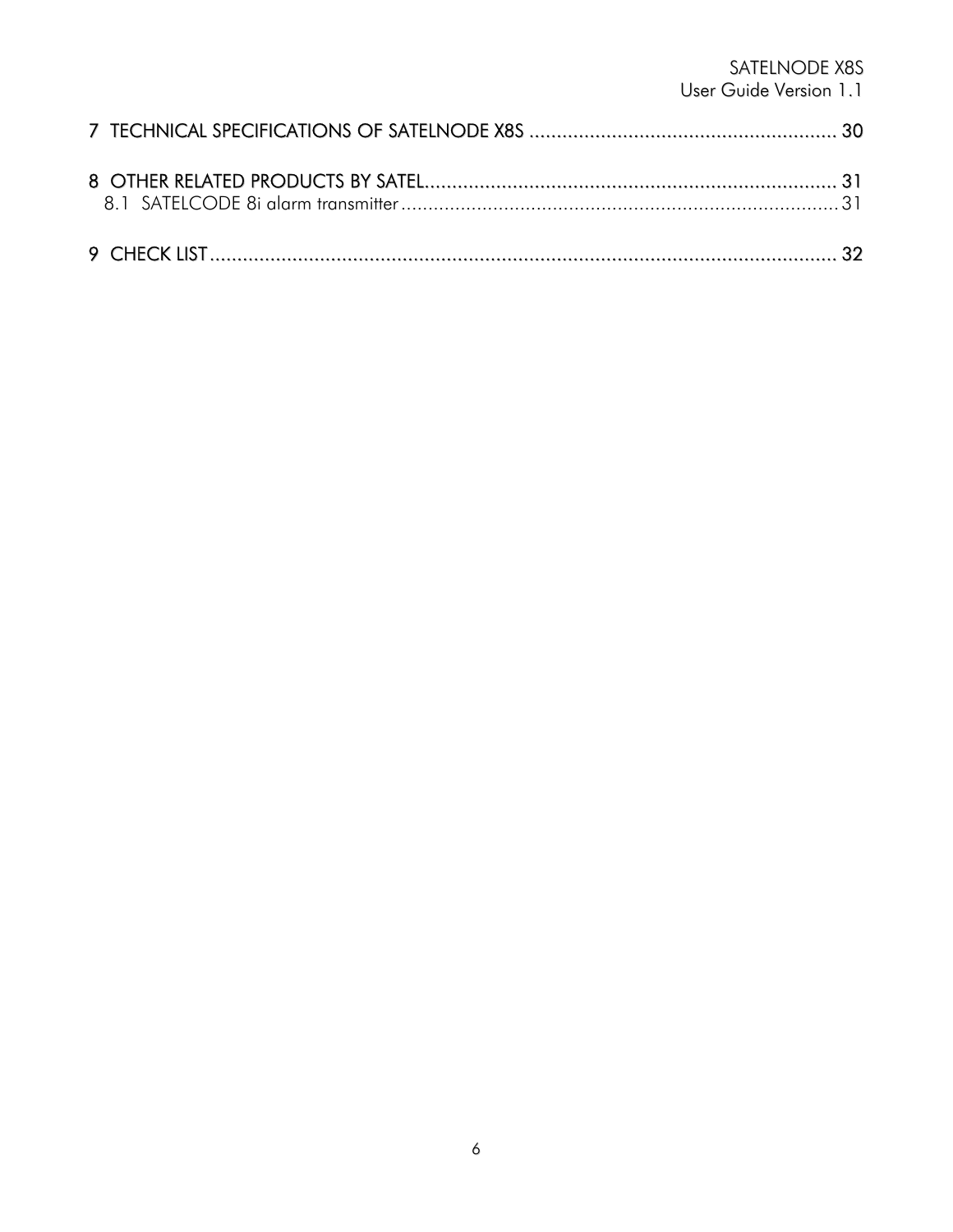### **SATELNODE X8S RADIO RECEIVER**  $\mathcal{L}_\text{max}$

 $\mathcal{L}_\text{max}$ 

SATELNODE X8S is a versatile radio receiver which receives the messages sent by various SATEL alarm transmitters. SATELNODE X8S processes messages and writes them on the RS-232 interface. The device includes also eight relay outputs (other alternatives also possible) which can be set to react on specific messages or events. SATELNODE X8S consists of the VHF receiver and the processor logic, housed in a compact, strong aluminium casing.

SATELNODE X8S is an ideal product for a wide range of wireless alarm transfer applications. Together with the 4W SATELCODE 8i transmitter it easily provides radio connections over 20 kilometers. The excellent noise performance of the VHF receiver makes this possible. SATELNODE X8S suits equally well both in a one transmitter system and a large system with up to 64000 transmitters. The user programmable features ease the system development considerably.



*Figure A.* SATELNODE X8S Block Diagram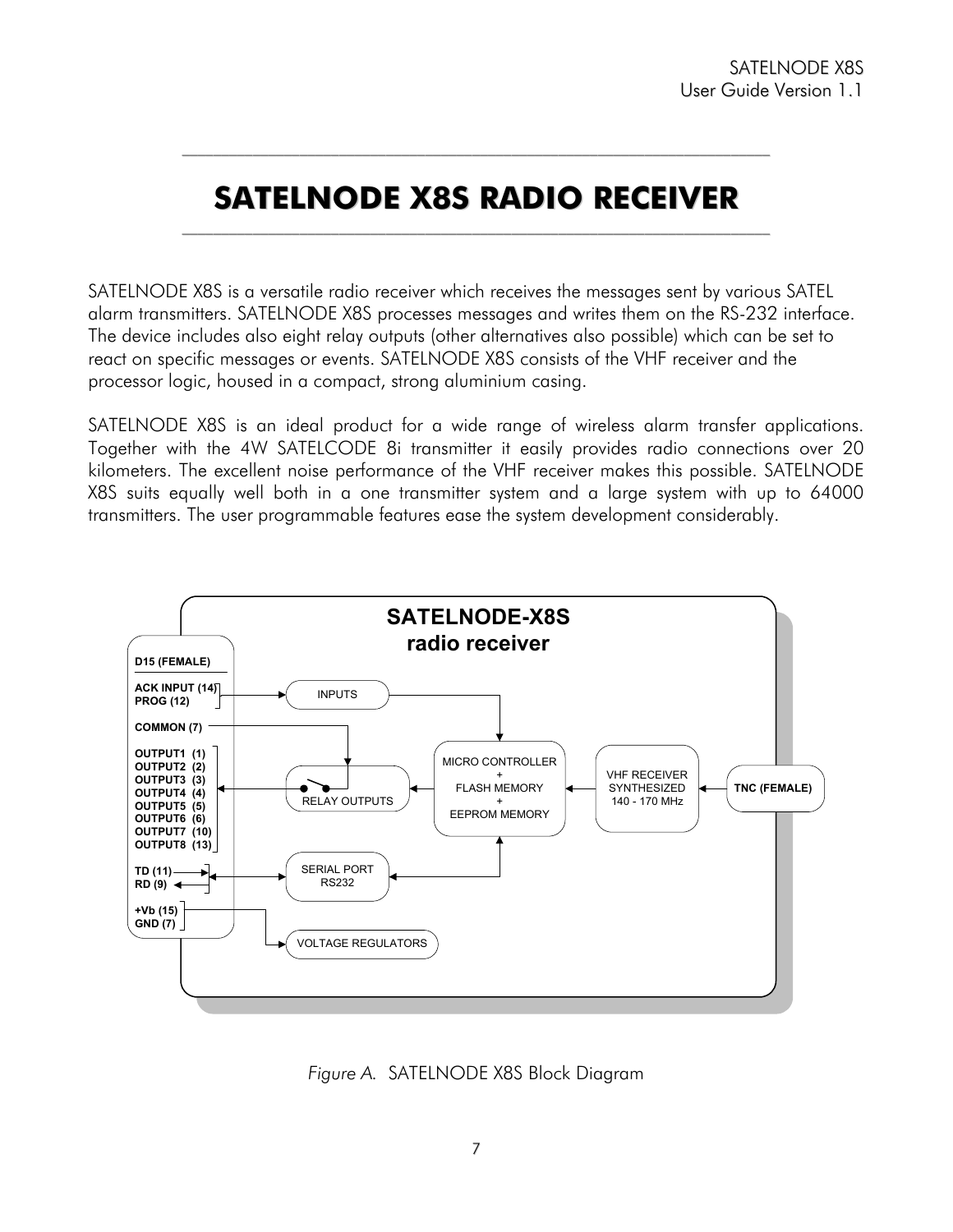## **1 FUNCTIONAL DESCRIPTION**

## **1.1 Introduction**

SATELNODE X8S is a sensitive VHF narrowband FM receiver, designed for use with the alarm transmitters manufactured by SATEL. It operates on a single frequency, which can be in the range 140...170 MHz. The user can select the frequency to be used  $\pm$  1MHz off the center frequency that is set

SATELNODE X8S requires only an antenna and a power supply to operate. Additionally, the use of an antenna filter is recommended in some cases.

SATELNODE X8S provides the RS-232 serial data interface, which data terminal equipment ( DTE ) is connected to.

SATELNODE X8S provides also eight outputs, which can be remotely controlled by a specific event on the transmitter side.

### **1.2 Reception**

SATELNODE X8S receives the messages from SATEL alarm transmitters; the table below lists the different transmitters and their power levels.

| Table 1.1 SATELNODE X8S compatible alarm transmitters                   |                          |
|-------------------------------------------------------------------------|--------------------------|
| <b>Transmitter Type</b>                                                 | <b>Transmitter Power</b> |
| SATELCODE-8i                                                            | 4W                       |
| <b>SATELCODE</b>                                                        | 0.5 W                    |
| (versions including a micro controller, manufactured 19972003)          |                          |
| SATELCODE versions without a micro controller, so called ED 0,5 W       |                          |
| transmitters that are not available any more.                           |                          |
| NOTE: The reception of ED transmitters is supported only by the special |                          |
| "ED" marked software versions of SATELNODE X8S.                         |                          |

SATELNODE X8S continuously searches for the valid start of a message. Once it is detected, the receiver receives the message. If the received message is valid, it is converted to a RS-232 message, according to the selected protocol. The converted messsage is then written to the RS-232 interface.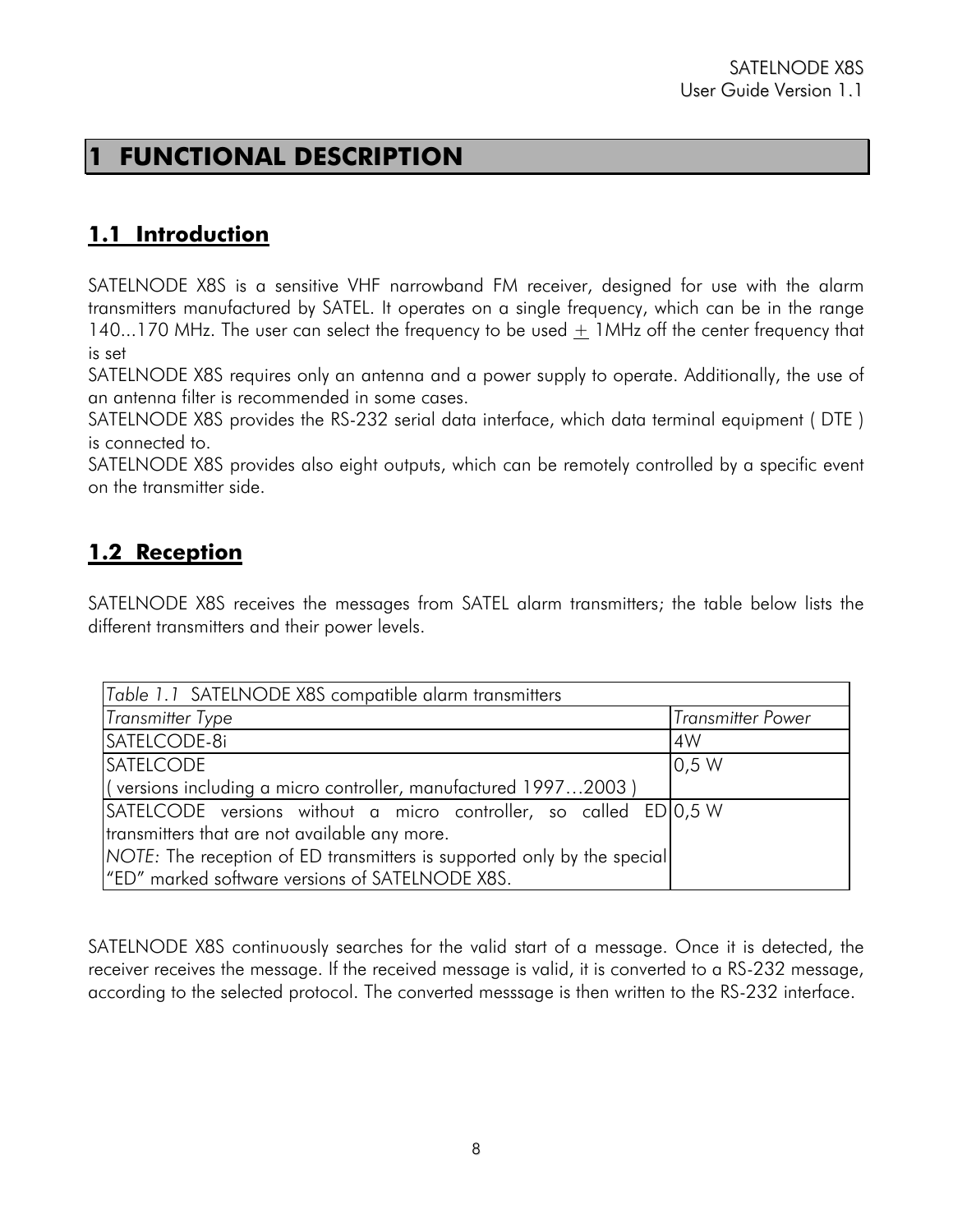#### **1.3 RS-232 interface**

The RS-232 interface of SATELNODE X8S includes RD line ( Received Data ie. the data to external equipment ) and TD ( Transmitted Data ie. the data from external equipment ). The TD line is for programming purposes only. The parameters are: 1200, 2400, 4800, 9600, 19200, 38400 or 115200 bps ( user selectable ), 8 data bits, no parity.

The messages appear on the RD line. The message format depends on the protocol which can be selected in the setup. The available protocols are described in the chapter 4 *RS-232 PROTOCOLS*.

### **1.4 Output lines**

The eight outputs become activated on specific alarm messages, which can be defined by the user in the setup. An output line is a relay contact which either connects the output pin to COMMON pin, or breaks the connection to COMMON pin.

At the startup, when the power is switched on, SATELNODE X8S switches all the outputs to their normal states (OFF). When the triggering event occurs, the corresponding output line becomes activated (ON) ie. The output connects to COMMON pin. The Chapter 3 *CONFIGURATION* describes how to define the outputs.

#### **1.5 Acknowledgement of the alarms**

If any of the output lines becomes activated by an alarm, the acknowledgement is done by connecting the LP1 input ( D connector pin 3 ) to GND for more than 2 seconds. The acknowledgement at any time resets all the alarm outputs back to the normal (OFF) status.



*Figure 1.1* The operation of eight relay outputs of SATELNODE X8S.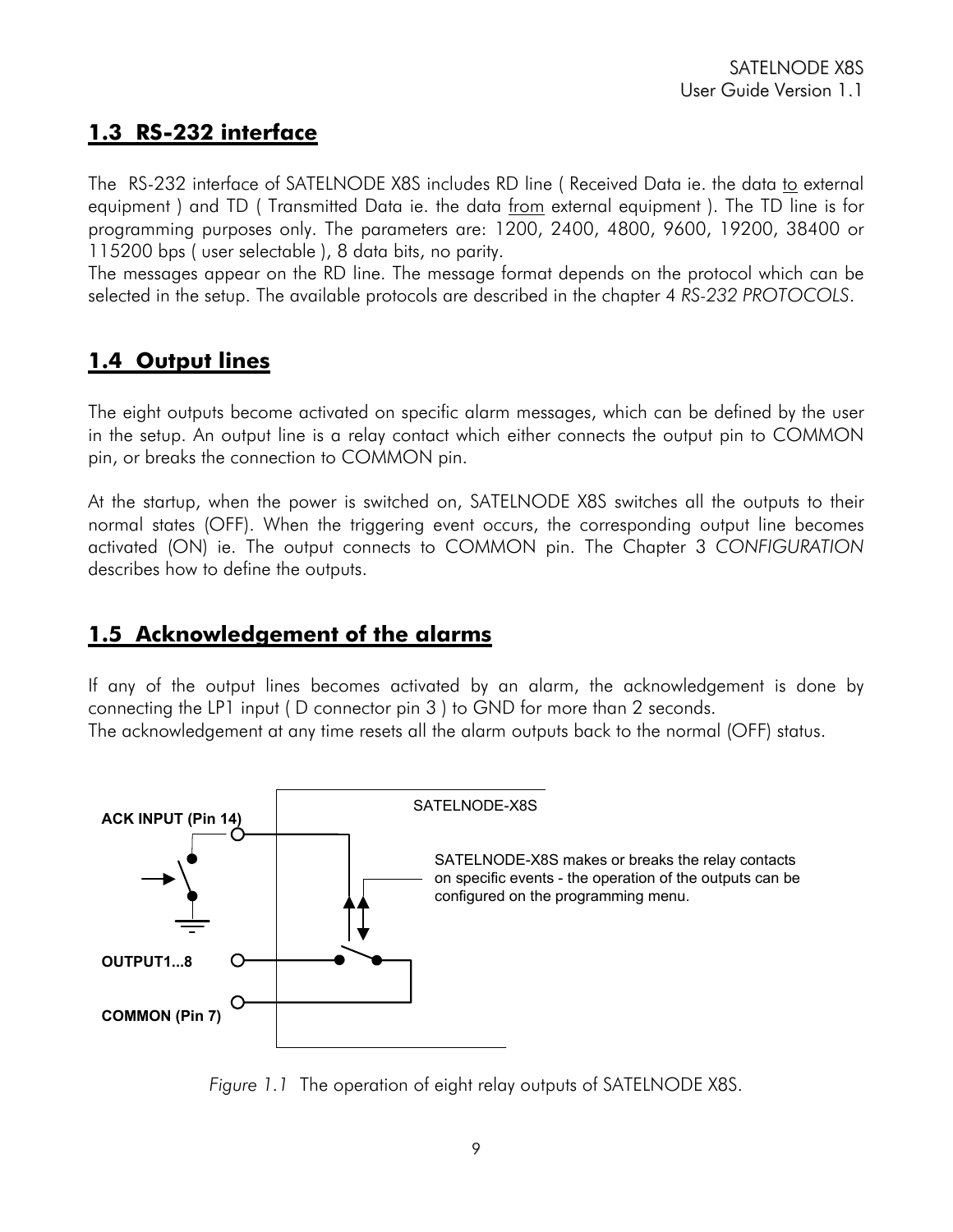### **1.6 Link monitoring**

SATELNODE X8S can monitor the condition of the radio connection from a number of SATELCODE 8i alarm transmitters (up to 10 or 20 transmitters, depending on the software version). In other words, SATELNODE X8S is able to check if all the monitored transmitters are "alive". In case any of the monitored transmitters fail to send their message to SATELNODE X8S at time intervals defined by user, an alarm will be triggered.

Any of the relay outputs can be configured to indicate the link failure also.

There are two modes of operation for link monitoring – *Automatic* or *User Defined*.

• *Automatic Link Monitoring* means that the SATELNODE X8S adds any received SATELCODE 8i transmitter to the list of the monitored transmitters. An alarm will be triggered if reception from one or more of the monitored transmitters is missed for the time defined by *Monitor Time* parameter.

*Note:* The list of monitored transmitters is empty every time the SATELNODE X8S is powered up.

• *User Defined Link Monitoring* means that the user defines the monitored SATELCODE 8i transmitters manually.

User can set the time interval (*Link Monitor Time*) in which all the monitored transmitters must be received, in order not to trigger an alarm

The Chapter 3 *CONFIGURATION* describes how to define the actual parameters of link monitoring.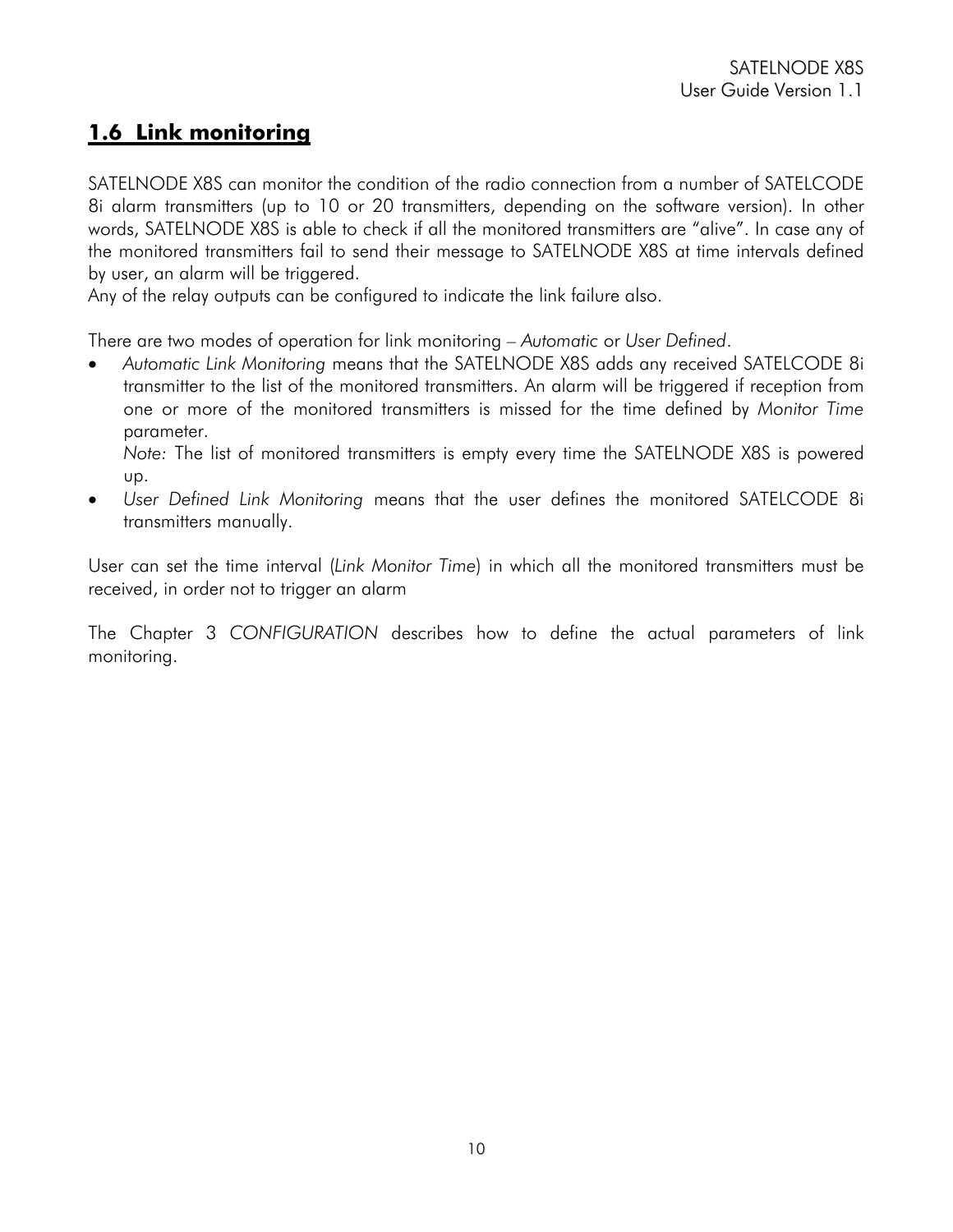## **2 INTERFACE**

SATELNODE X8S provides two connectors for interfacing.

- Antenna is connected to the female TNC connector. Impedance is 50 ohms.
- Terminal equipment and power supply are connected to the female 15 pin D-connector.

### **2.1 D15-connector**

| Table 2.1 Satelnode X8S D15 Connector Description                                  |                  |           |            |                                                        |
|------------------------------------------------------------------------------------|------------------|-----------|------------|--------------------------------------------------------|
| Pin                                                                                | Line             | I/O       | Level      | Description                                            |
| $\mathbf{1}$                                                                       | OUT1             | $ln/O$ ut |            | Output1                                                |
| $\overline{c}$                                                                     | OUT <sub>2</sub> | $ln/O$ ut |            | Output <sub>2</sub>                                    |
| $\overline{3}$                                                                     | OUT <sub>3</sub> | $ln/O$ ut |            | Output3                                                |
| $\overline{4}$                                                                     | OUT4             | $ln/O$ ut |            | Output4                                                |
| $\overline{5}$                                                                     | OUT5             | $ln/O$ ut |            | Output5                                                |
| 6                                                                                  | OUT6             | $ln/O$ ut |            | Output6                                                |
| $\overline{7}$                                                                     | <b>COMMON</b>    |           |            | Common pin of the relay outputs                        |
| 8                                                                                  | <b>GND</b>       | Gnd       | <b>GND</b> | Operating voltage negative pole and signal ref. ground |
| 9                                                                                  | <b>RD</b>        | Out       | RS232      | <b>Received Data</b>                                   |
| 10                                                                                 | OUT7             | $ln/O$ ut |            | Output7                                                |
| 11                                                                                 | TD               | In.       | RS232      | Transmitted Data (used in the configuration only)      |
| 12                                                                                 | <b>PROG</b>      | In.       | $0 - 12V$  | Programming input, activated by connecting to GND      |
| 13                                                                                 | OUT8             | Out       |            | Output8                                                |
| 14                                                                                 | <b>ACK INPUT</b> | ln        | $0 - 12V$  | Input for acknowledging i.e. resetting the outputs     |
| 15                                                                                 | $+VB$            | Power     | $+12VDC$   | Operating voltage positive pole $+9+14$ VDC            |
| Note: Unused pins should be left unconnected.                                      |                  |           |            |                                                        |
| Note: The sum of the currents flowing through Outputs OUT18 can be max 1A totally. |                  |           |            |                                                        |

## **2.2 Led indicators**

|                                     | Table 2.2 Satelnode X8S LED Description. The three LEDs at the front of |
|-------------------------------------|-------------------------------------------------------------------------|
| the housing indicate the operation. |                                                                         |
| LED Symbol                          | Indication                                                              |
| ON                                  | Power is ON                                                             |
| RX                                  | Receiving a message                                                     |
| AL                                  | Active alarms on the output lines                                       |
| $\overline{LO}$                     | RSSI level indicator - Low level signal                                 |
| H <sub>l</sub>                      | RSSI level indicator - High level signal                                |
|                                     | Note: HI and LO simultaneously shining means RSSI Medium level signal.  |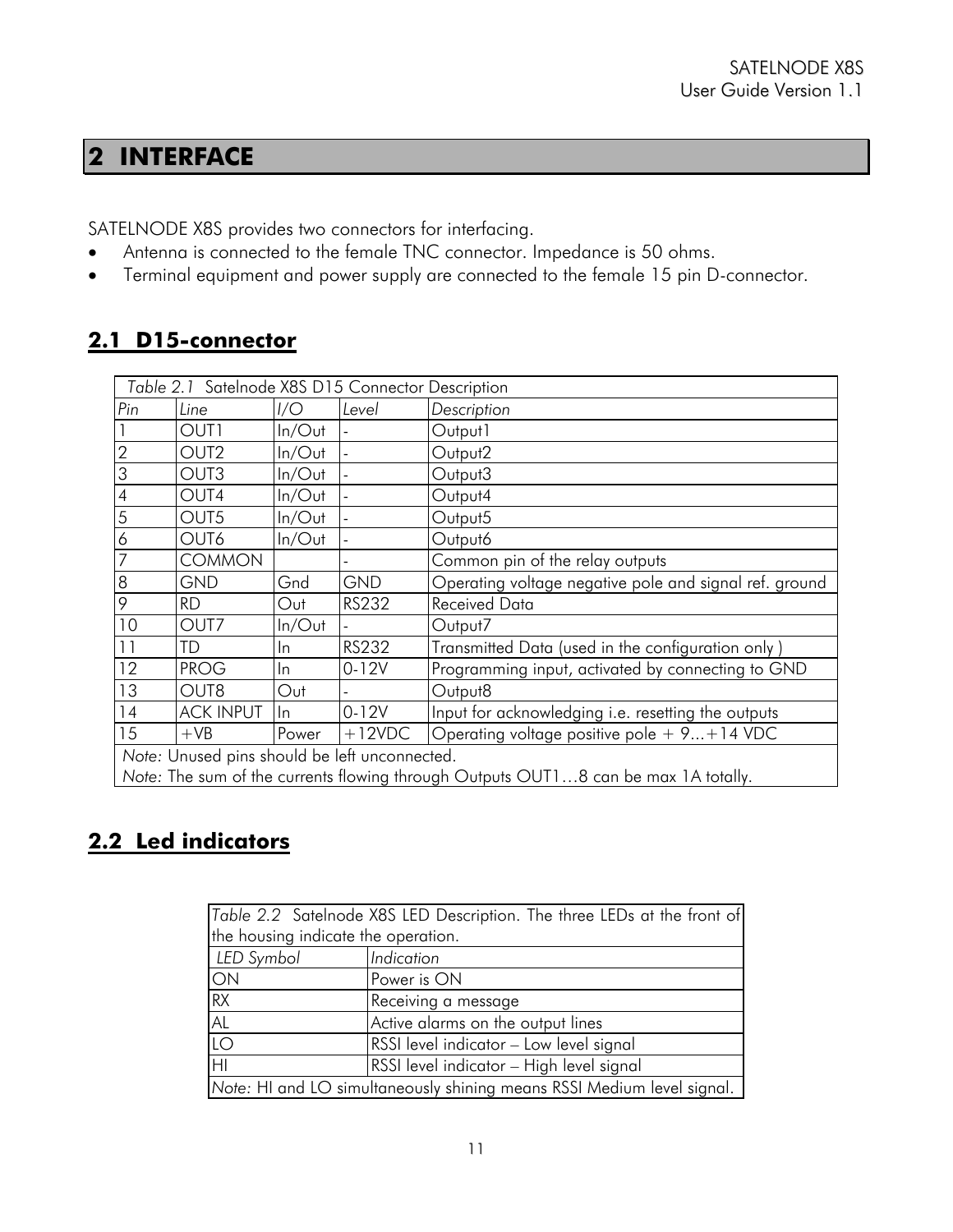## **3 CONFIGURATION**

SATELNODE X8S provides several user definable properties. SATELNODE X8S has to be reconfigured in case you need to change its operation ( eg. changing RS-232 settings or setting the parameters for the operation of the outputs etc. ). Refer to this chapter whenever you reconfigure your SATELNODE X8S. The reconfiguration can be done easily with a PC equipped with a terminal program. SATELNODE X8S provides a menu system; it displays the current setup information and makes the changes upon user selections. The user types his selections from the keyboard.

### **3.1 Configuration procedure**

- 1. Make sure that the equipment is unpowered before connecting anything.
- 2. Connect the hardware according to the two figures below. Connect PROG pin 12 to ground. Use a PC as a DTE (Data Terminal Equipment).
- 3. Start a terminal program on PC ( eg. Procomm, Telix ). Set the following data parameters: 9600 bps, 8 data bits, no parity, 1 stop bit, which is always the default in configuration.
- 4. Switch the power for SATELNODE X8S on. The radio modem enters now the programming mode. A programming menu appears on the PC screen.
- 5. Modify the required settings. The detailed description is found on the next page.
- 6. Remember to unconnect the PROG pin, when the setup is ready. *Note*: it is recommended to use a separate cable for the programming purpose.



*Figure 3.1* Configuration: installation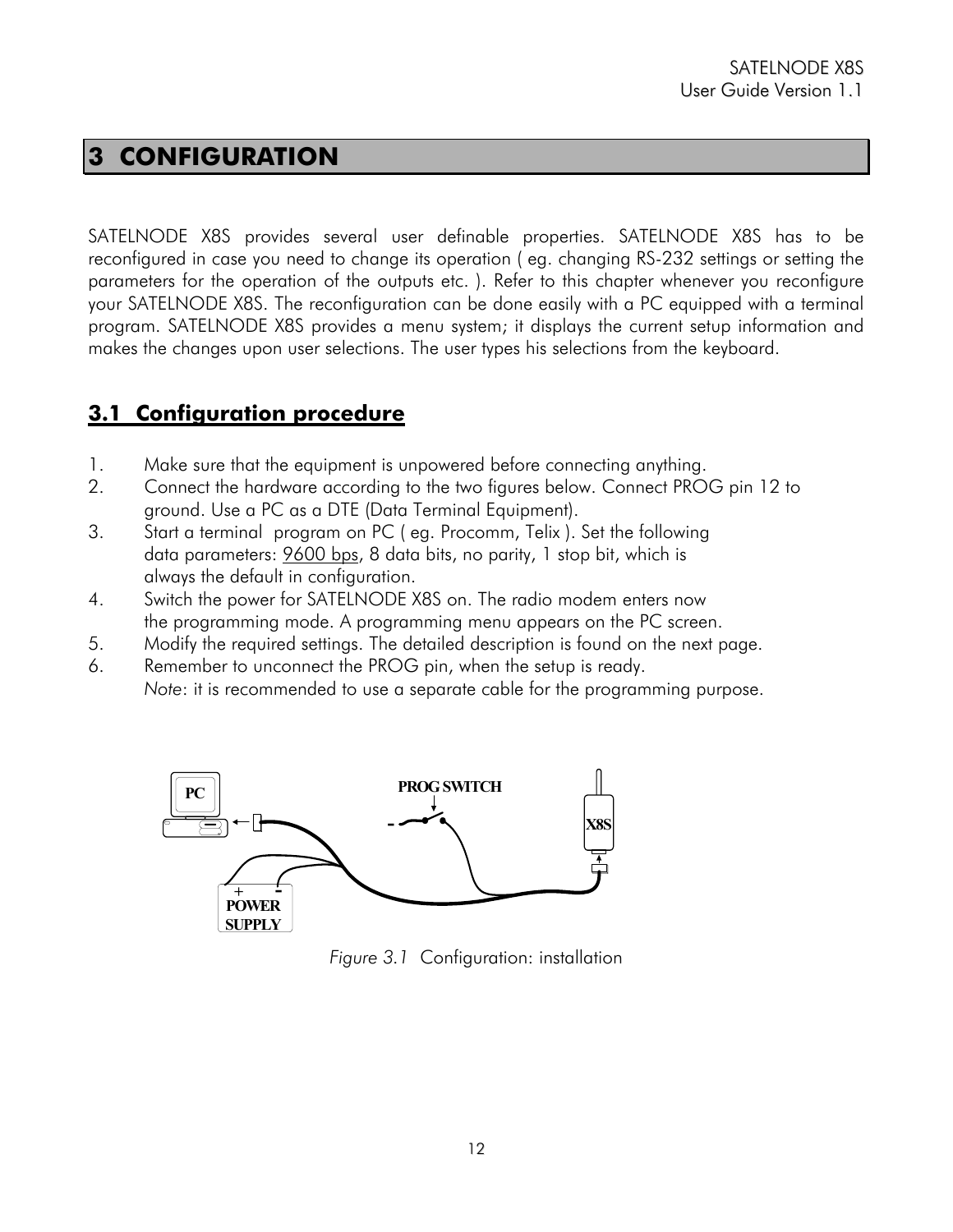

*Figure 3.2* Configuration: wiring

#### **3.2 Modifying setup: menu system**

This paragraph explains how to change the setup. If you have followed the steps ( 1...4 ) of the configuration procedure, a programming menu appears on the PC screen. Below, the screen snapshot taken during a configuration session shows a typical main menu.

```
*** SATELNODE X8S Version 1.xx by SATEL OY +358-2-7777800 *** 
F) Frequency 146.6750MHz (ChannelSpace=12.5kHz)<br>D) Data 9600bps
D) Data
T) DuplicateTmo OFF 
P) Protocol SIA (2003)<br>I) Id 035 (23hex
                      (23hex) (Char # )
1) Output1 OFF 
2) Output2 OFF 
3) Output3 OFF 
4) Output4 satelcode.00123.input1 -status 
5) Output5 OFF 
6) Output6 OFF 
7) Output7
8) Output8 LinkMonitor 
L) Link Monitoring 
*) Tests 
Q) Quit 
Enter selection >
```
*Figure 3.3* A screen snapshot taken from a pc during a configuration session.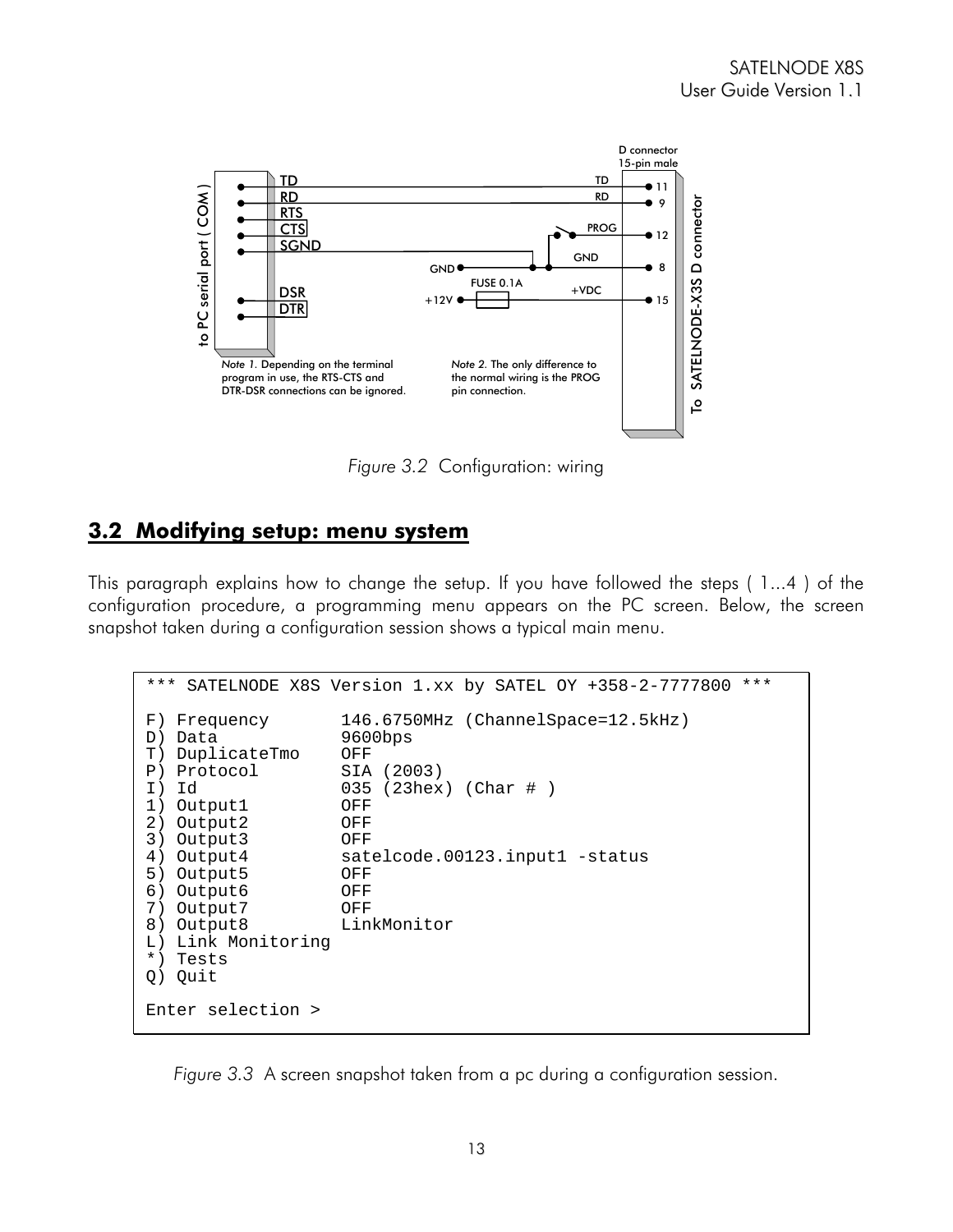The whole setup, the settings and the software version number, is listed in one menu. The alphanumericals on the left show the keyboard selections. A user types his selections from the keyboard. The paragraph 2.3 lists all the items in the programming menu.

**Example 1.** Changing the data speed. First, follow the steps on the previous pages (3.1) Configuration Procedure ). When you have the setup menu on the screen, press key "D" to select the data settings. A submenu will be displayed, see the figure below.

When the required parameter has been succesfully changed you can escape back to the main menu by pressing "ESC" key at the prompt.

```
Data 
---- 
Now: 9600bps <---This line shows the current setting.
1) 1200bps 
2) 2400bps <---Available options are listed here.
3) 4800bps 
4) 9600bps 
5) 19200bps 
6) 38400bps 
7) 57600bps 
8) 115200bps 
Enter selection or ESC > 2 <---User typed "2" to get 2400 bps.
OK <---SATELNODE responds.The new value was stored succesfully.
```
*Figure 3.4* A screen snapshot showing how to change the data speed.

**Example 2.** Changing the Duplicate removal timeout to 10 seconds. Select key "T" in the main menu, the submenu will be displayed:

```
DuplicateTmo 
------------ 
Now: 005s 
                                           User pressed "1", "0"
Enter new value (0-255) or ESC > 10 <---and "ENTER" keys.
OK <---SATELNODE responds with "OK" or an 
                         error message, if the value was invalid.
DuplicateTmo <---The submenu will be displayed again. ------------ 
                   Now: 010s <---Here you can see the new value.
Enter new value (0-255) or ESC > <---Pressing ESC will take you 
                                       back to the main menu.
```
*Figure 3.5* A screen snapshot showing how to change the Duplicate Removal Timeout.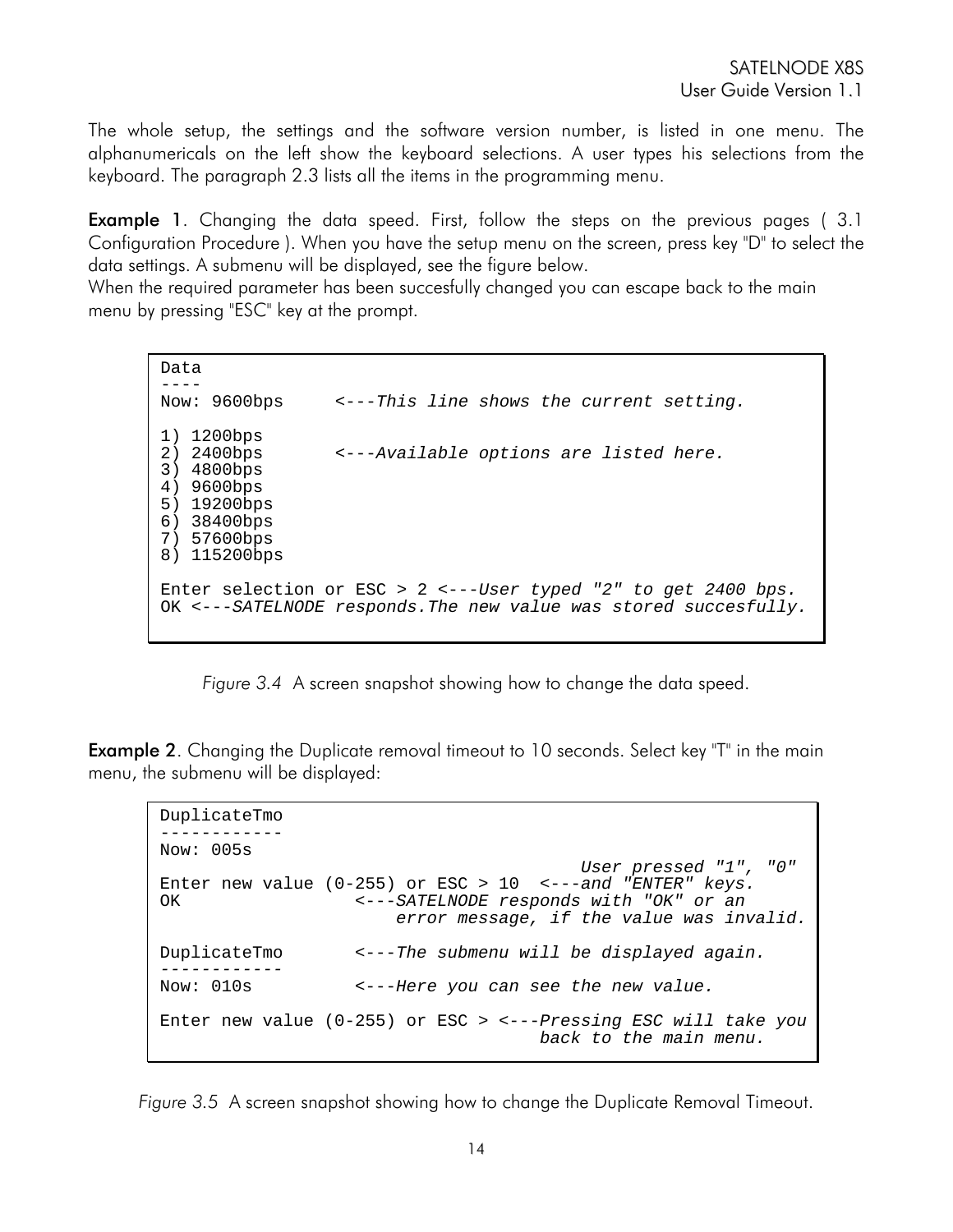When giving a new value, type the value first and then press the *ENTER* key.

Pressing ESC while entering a new value will cancel the operation, and the submenu will be displayed again, or the menu system will go to the previous level.

## **3.3 Modifying setup: parameters**

The table below explains the settings found in the menu system, and their possible values.

| Table 3.1. Setup parameters. |                                                                           |
|------------------------------|---------------------------------------------------------------------------|
| Parameter name               | Description                                                               |
| Frequency                    | The radio frequency of the receiver.                                      |
| Data                         | Defines the data speed of the RS-232 interface.                           |
|                              | Available values are 1200, 2400, 4800, 9600, 19200, 38400,                |
|                              | 57600 or 115200 bits/s.                                                   |
| DuplicateTmo                 | Duplicate removal timeout.                                                |
|                              | If a received message is identical to the previous one (ie. a duplicate), |
|                              | and comes within the timeout defined by DuplicateTmo, it is ignored.      |
|                              | The value range is $0255$ seconds ( $0=$ no duplicate removal).           |
| Protocol                     | Specifies the protocol on the RS-232 interface. A protocol covers         |
|                              | message formats etc.                                                      |
| Id                           | Identifier of the SATELNODE X8S receiver.                                 |
| Link Monitor Mode            | There are two operational modes for link monitoring:                      |
|                              | Automatic - SATELNODE X8S adds any reveived transmitter to the list       |
|                              | of monitored radio links.                                                 |
|                              | UserDefined – in this case user enters the identifiers of the SATELCODE   |
|                              | transmitters manually in on the Monitored links submenu.                  |
| Link Monitor Time            | The timeout (in minutes) for the link monitoring. In case any of the      |
|                              | monitored transmitters fails to transmit in Link Monitor time minutes, an |
|                              | alarm indicating the failured links will be triggered.                    |
| Monitored links              | The identifiers of the SATELCODE 8i transmitters whose radio              |
|                              | connections are to be monitored. The max number of transmitters is        |
|                              | 1020 depending on the software version.                                   |
| Output1 to Output8           | Defines a) the event which activates the output, b) the resulting action  |
|                              | of the output. See the next page.                                         |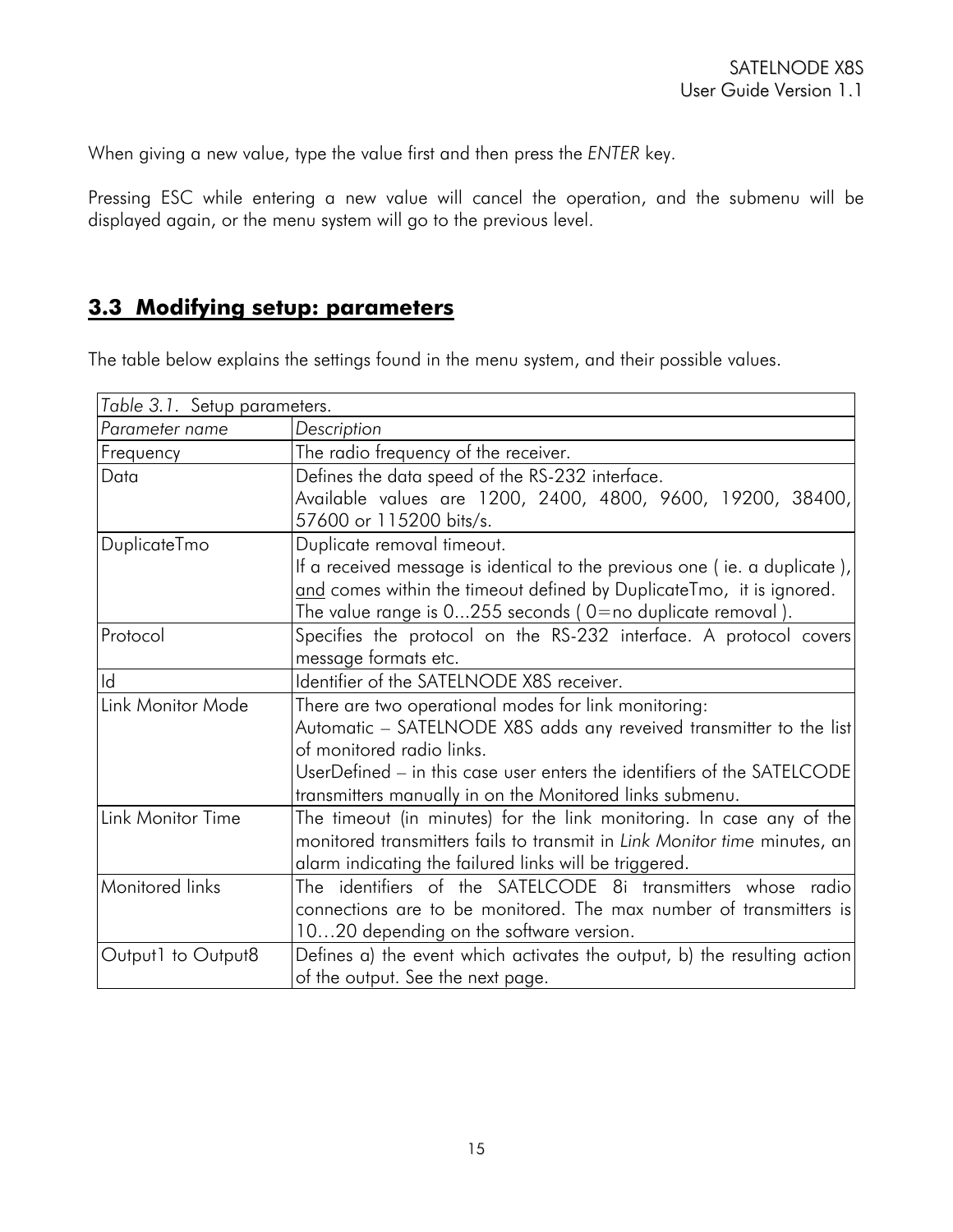### **3.4 Output definition**

The output is configured by a character string which describes the triggering event. Characters can be typed in the programming menu. They are case insensitive.

*Note:* If the output is unused, enter the character string *"OFF"* to disable the output.

#### The syntax is: *TransmitterType.Identifier.Object -Switch1* where:

**TransmitterType** is the following according to the type of the transmitter.  *SatelCode* SatelCode transmitters which have a micro processor inside.

**Identifier** is the identifier (ie. the address) of the transmitter in decimal format.

**Object** defines the monitored target on the transmitter side.

|           | Object options in case the TransmitterType is SatelCode: |
|-----------|----------------------------------------------------------|
| InputX    | The input X of the transmitter, where $X=1, 2,$ or 8.    |
| $Input^*$ | Any input of the transmitter.                            |
| Battery   | The supply voltage of the transmitter.                   |
|           |                                                          |

*nnnnn* Sub-Identifier, where *nnnnn* is 1...64000.

**-Switch1** defines the operational mode of the output. The possible options:

 *-Alarm* The output is triggered, if a received alarm message contains the "alarm" information from the monitored object. Once triggered, the output will remain triggered. An acknowledgement is required to reset the output.

- *-Restoral* The output is triggered, if a received alarm message contains the "restoral" information from the monitored object. Once triggered, the output will remain triggered. An acknowledgement is required to reset the output.
- *-Status* The status of the monitored object is updated to the output, every time a message including the status info is received.

*Note a special syntax case:* The character string **"linkmonitor"** configures an output to be activated at the link failure alarm. In other words, if one or more of the monitored transmitters have been "silent" for more than the time defined by the parameter *Link Monitor Time*, the output configured as "linkmonitor" becomes activated until the alarm is acknowledged by the ACK pin.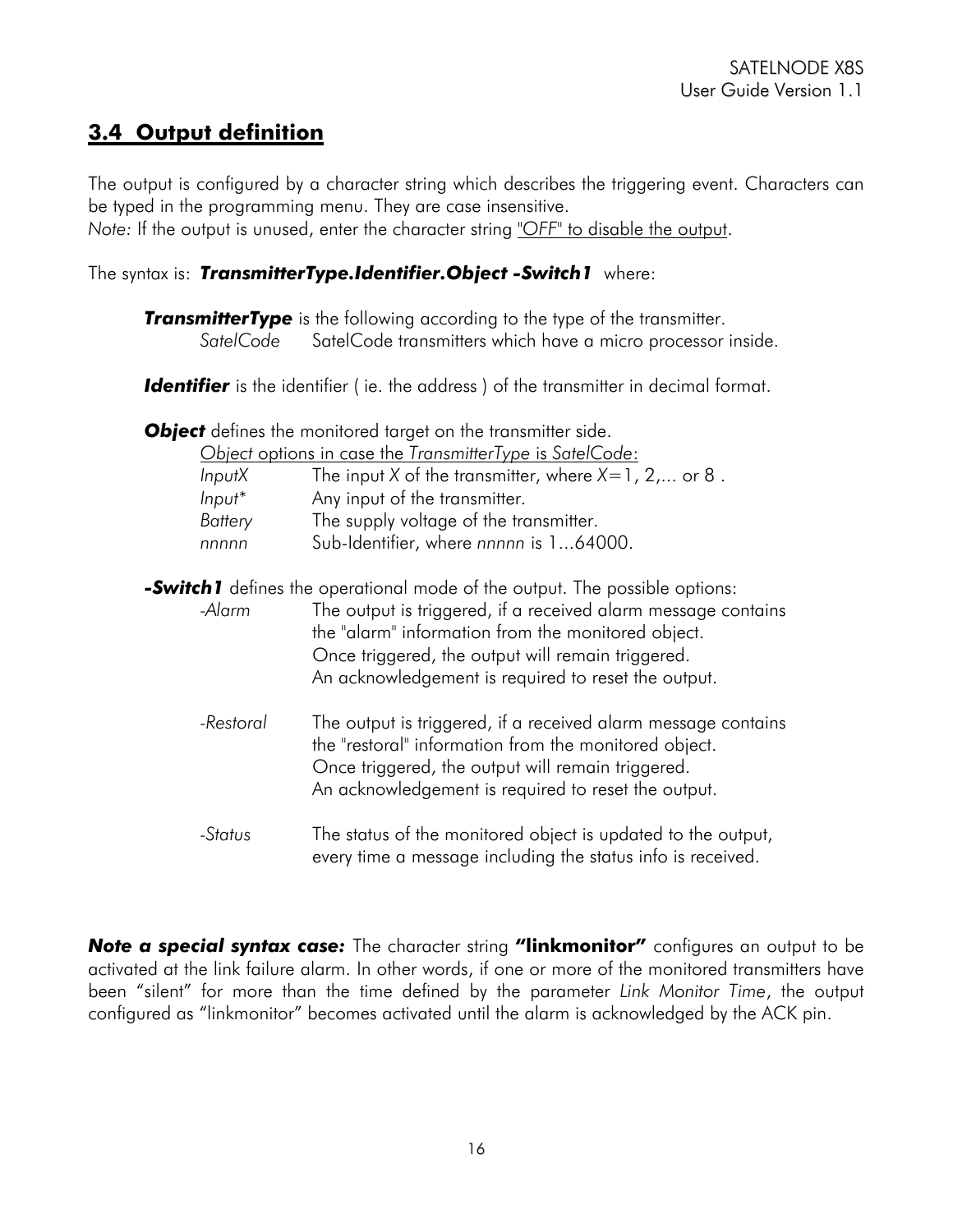|  |  | Table 3.2. Examples of the output configuration. |
|--|--|--------------------------------------------------|
|  |  |                                                  |

| Character string in the setup menu | Event which activates the output and the action           |
|------------------------------------|-----------------------------------------------------------|
| satelcode.123.input1 -alarm        | The input 1 of the Satelcode transmitter number 123       |
|                                    | makes an alarm.                                           |
|                                    | The Satelnode X8S output is switched ON (conducts).       |
|                                    | An acknowledgement is required to reset it.               |
| satelcode.12345.input2 -restoral   | The input 2 of the Satelcode with the identifier number   |
|                                    | 12345 is restored (ie. returns back to normal state).     |
|                                    | The Satelnode X8S output is switched ON (conducts).       |
|                                    | An acknowledgement is required to reset the output.       |
| satelcode.81.input1 -status        | Satelnode X8S receives a message ( alarm, restoral,       |
|                                    | diagnostics, wakeup ), which includes the status          |
|                                    | ("alarm" or "restoral") of the Satelcode 81 input 1.      |
|                                    | The Satelnode X8S output will updated ON ("alarm")        |
|                                    | or OFF ("restoral") every time such a message comes.      |
| satelcode.77.input* - alarm        | Any input of Satelcode number 77 makes an alarm.          |
| satelcode.12345.battery-alarm      | Satelcode 12345 sends a low battery alarm.                |
| satelcode.*.input1 -alarm ***Note1 | The output is activated, if any Satelcode makes an        |
|                                    | alarm on its input 1.                                     |
| satelcode.123.67 -alarm            | Satelcode 123 sends an alarm with sub-identifier 67.      |
| linkmonitor                        | The output indicates the link failure alarms. The list of |
|                                    | transmitters, whose radio connections<br>the<br>are       |
|                                    | monitored, is defined in Monitored links sub-menu.        |
|                                    |                                                           |
|                                    |                                                           |

*Note1:* An identifier marked with a wildcard ( " \* " ) denotes any identifier, ie. it is ignored.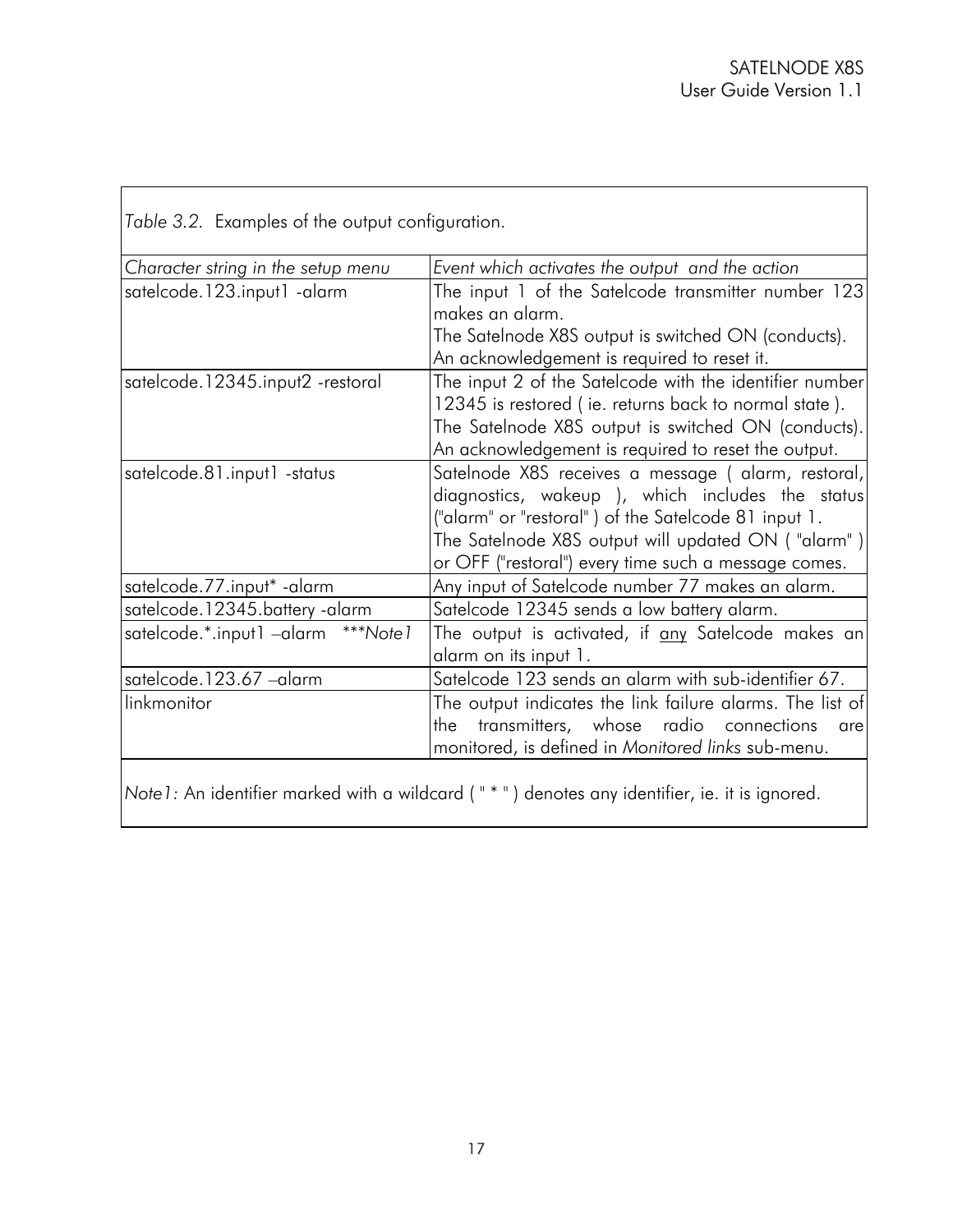## **4 RS232 PROTOCOLS**

SATELNODE X8S provides two protocols in order to interface the receiver to user's monitoring equipment ( usually a special monitoring software in a PC ). The protocols use eight bits binary characters. The messages are written to the RD line ( Received Data ).

### **4.1 Satel SIA X8S protocol**

The protocol is based on the SIA standard. The messages include the start byte, the stop byte, and alphanumerical characters ( ie. readable! ) between them. The length of the messages is always 19 bytes. Any event generates a separate message, in other words, a message describes one event.

The major differences between Satel SIA X8S and the older Satel SIA X3S protocol are that the former includes an RSSI (Received Signal Strength Indicator) and a checksum field, the latter does not.

> Messages: The total size of any message is 19 bytes. LF (LineFeed) starts a message, CR (Carriage Return) terminates a message.



LineFeed *(* 0A hex ) starts a new message.

**Receiver Number** identifies the SatelNode receiver. The Receiver number can be utilized on grouping or routing messages in large systems which use several receivers.

Transmitter Identifier identifies the sender of the message.

The Alarm Code field in the message describes an event. The length of the Alarm Code is six bytes. The bytes may have number values ( 0...9 ), letters ( A...Z ), or NULL ( 00 hex ). Any unused character slot is fed with a NULL character ( 00hex ) The list on the next page describes the alarm codes.

RSSI indicates the signal strength of a received message i.e. the quality of a radio link.

**Checksum** is used for error detection purposes. The calculation includes the fields R, T, C, I, starting from R, byte by byte. See the paragraph *Checksum*.

Carriage Return ( 0D hex ) terminates a message.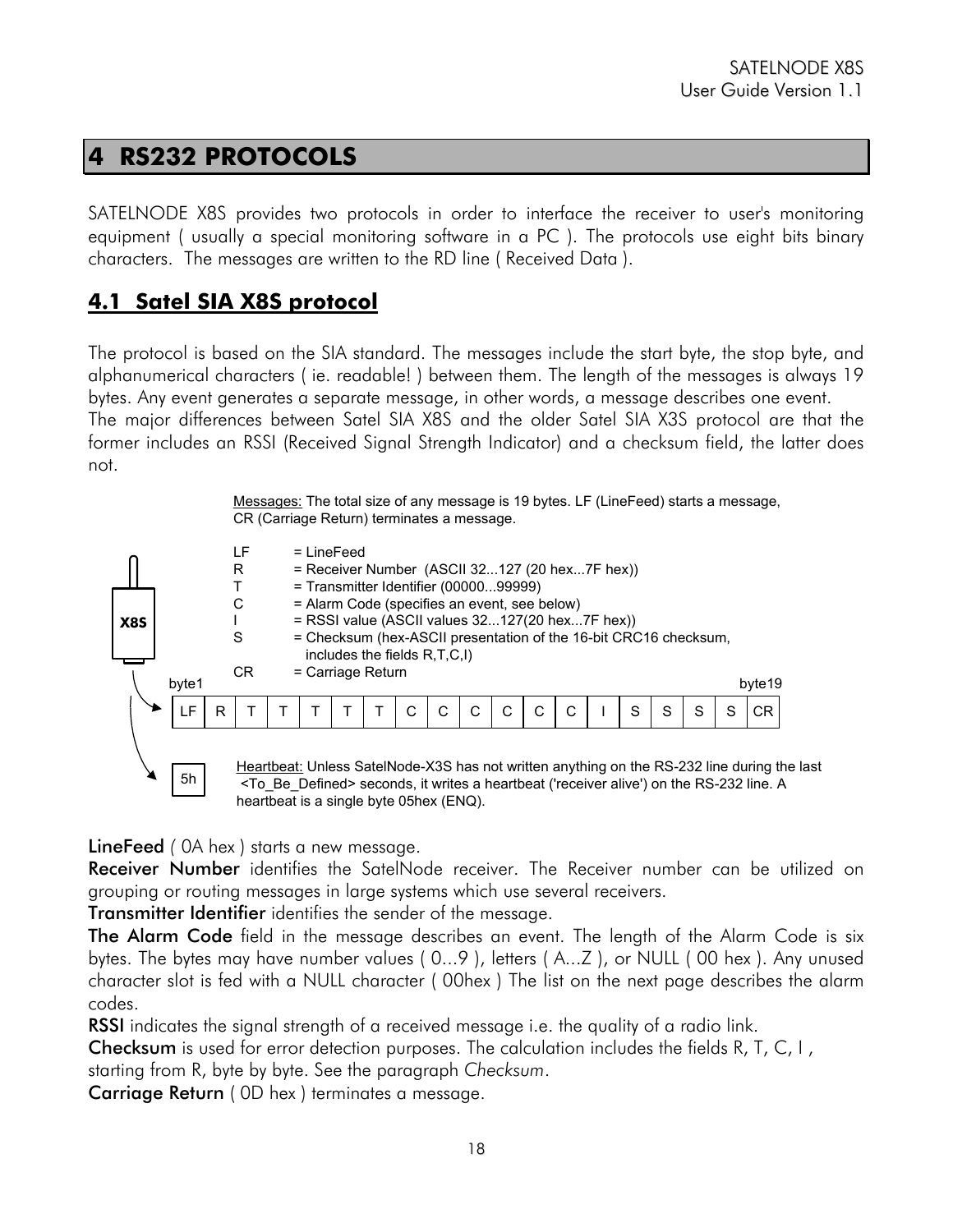## **Satel SIA X8S Protocol: Satelcode Transmitter related Alarm Codes**

#### *Alarm Code Description*

| Wabcd                   | WakeUp (Transmitter sends this once when power is connected),<br>where abcd present the status of odd numbered inputs:<br>$a$ =status of Input1 (1=active, 0=inactive)<br>b=status of Input3 (3=active, 0=inactive)<br>c=status of Input5 ( $5$ =active, 0=inactive)<br>$d$ =status of Input7 (7=active, 0=inactive)                                                                                                               |
|-------------------------|------------------------------------------------------------------------------------------------------------------------------------------------------------------------------------------------------------------------------------------------------------------------------------------------------------------------------------------------------------------------------------------------------------------------------------|
| Cabcd                   | Diagnostic (ie. transmitter alive), where abcd present the status of<br>odd numbered inputs.<br>$a =$ status of Input1 (1=active, 0=inactive)<br>b=status of Input3 (3=active, 0=inactive)<br>c=status of Input5 ( $5$ =active, 0=inactive)<br>$d$ =status of Input7 (7=active, 0=inactive)<br>Note on naming: "Diagnostic message" replaces "Poll message",<br>which was used in the same context in earlier product documention. |
| 1                       | Input1 Alarm                                                                                                                                                                                                                                                                                                                                                                                                                       |
| $ 2\rangle$             | Input2 Alarm                                                                                                                                                                                                                                                                                                                                                                                                                       |
| 3                       | Input3 Alarm                                                                                                                                                                                                                                                                                                                                                                                                                       |
| 4                       | Input4 Alarm                                                                                                                                                                                                                                                                                                                                                                                                                       |
| $\overline{5}$          | Input5 Alarm                                                                                                                                                                                                                                                                                                                                                                                                                       |
| 16                      | Input6 Alarm                                                                                                                                                                                                                                                                                                                                                                                                                       |
| 17                      | Input7 Alarm                                                                                                                                                                                                                                                                                                                                                                                                                       |
| 18                      | Input8 Alarm                                                                                                                                                                                                                                                                                                                                                                                                                       |
| R1                      | Input1 Restoral                                                                                                                                                                                                                                                                                                                                                                                                                    |
| R2                      | Input2 Restoral                                                                                                                                                                                                                                                                                                                                                                                                                    |
| R3                      | Input3 Restoral                                                                                                                                                                                                                                                                                                                                                                                                                    |
| R <sub>4</sub>          | Input4 Restoral                                                                                                                                                                                                                                                                                                                                                                                                                    |
| R <sub>5</sub>          | Input5 Restoral                                                                                                                                                                                                                                                                                                                                                                                                                    |
| R6                      | Inputó Restoral                                                                                                                                                                                                                                                                                                                                                                                                                    |
| R7                      | Input7 Restoral                                                                                                                                                                                                                                                                                                                                                                                                                    |
| R8                      | Input8 Restoral                                                                                                                                                                                                                                                                                                                                                                                                                    |
| <b>BP</b>               | ByPass Alarm (ByPass input activated)                                                                                                                                                                                                                                                                                                                                                                                              |
| BR                      | ByPass Restoral (ByPass input de-activated)                                                                                                                                                                                                                                                                                                                                                                                        |
| $S$ <lnputld></lnputld> | Input Alarm with a special InputId (ie. a sub-identifier)                                                                                                                                                                                                                                                                                                                                                                          |
| $E$ <lnputld></lnputld> | Input Restoral with a special InputId (ie. a sub-identifier)                                                                                                                                                                                                                                                                                                                                                                       |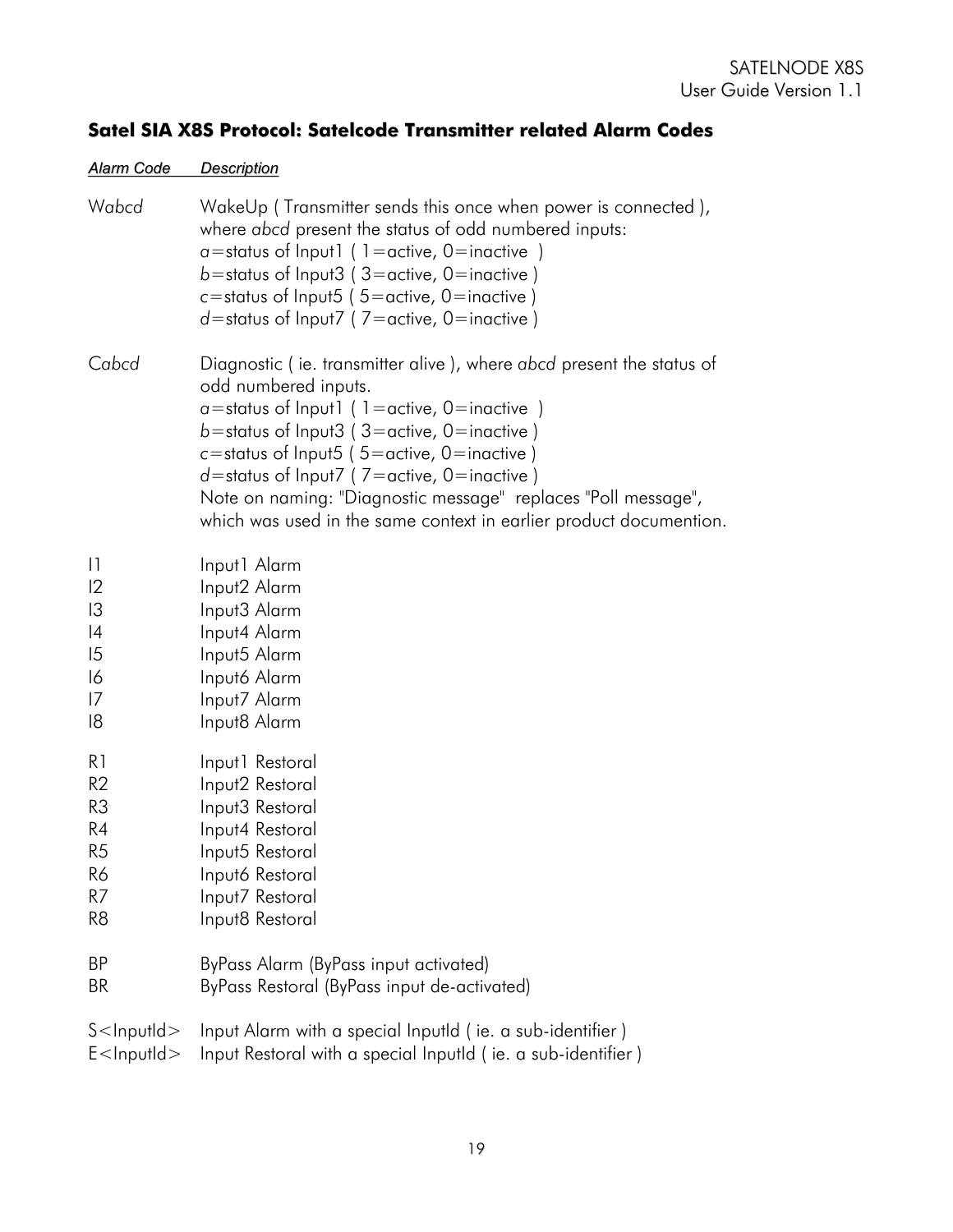| LBxxxx<br>LRxxxx | LowBattery Alarm, where xxxx is optional, describing the level of supply voltage.<br>Battery Restoral, where xxxx is optional, describing the voltage level.                   |
|------------------|--------------------------------------------------------------------------------------------------------------------------------------------------------------------------------|
| Txxxxx           | Test message, where xxxxx defines test data.                                                                                                                                   |
| M                | New radio connection failure i.e. the transmitter in the list of the monitored links is<br>found "not alive".                                                                  |
| P                | Repetitive radio connection failure. If the monitored radio link remains silent, this<br>message will be created at time intervals defined by the Link Monitor Time parameter. |
| Y                | Radio link connection restored.                                                                                                                                                |
| U11              | Unldentified message (=message not defined in the receiver)                                                                                                                    |

#### **Satel SIA X8S Protocol: ED code related Alarm Codes**

*Note:* The reception of ED transmitters is supported only by the special "ED" marked software versions of SATELNODE X8S.

*Note*: the alarm codes listed below work only with older versions of SATELCODE transmitters ( the versions without a micro processor ) which are controlled by the special ASC-1 adapters. If you are not familiar with the ED codes and the ASC-1 adapters, ignore this paragraph!

| Alarm Code | Description                                              |
|------------|----------------------------------------------------------|
| SAabcd     | Alarm                                                    |
|            | where abcd present the status of the four inputs:        |
|            | $\alpha$ =status of Input4 (4=active, 0=inactive)        |
|            | b=status of Input3 ( $3$ =active, 0=inactive)            |
|            | c=status of Input2 (2=active, 0=inactive)                |
|            | $d$ =status of Input1 (1=active, 0=inactive)             |
| SPabcd     | Diagnostic (ie. transmitter alive),                      |
|            | where abcd present the status of the four inputs.        |
|            | $\alpha$ =status of Input4 (4=active, 0=inactive)        |
|            | b=status of Input3 ( $3$ =active, 0=inactive)            |
|            | c=status of battery ( $8$ =battery ok, $9$ =low battery) |
|            | $d$ =status of Input1 (1=active, 0=inactive)             |

Note on naming: "Diagnostic message" replaces "Poll message", which was used in the same context in some earlier product documention.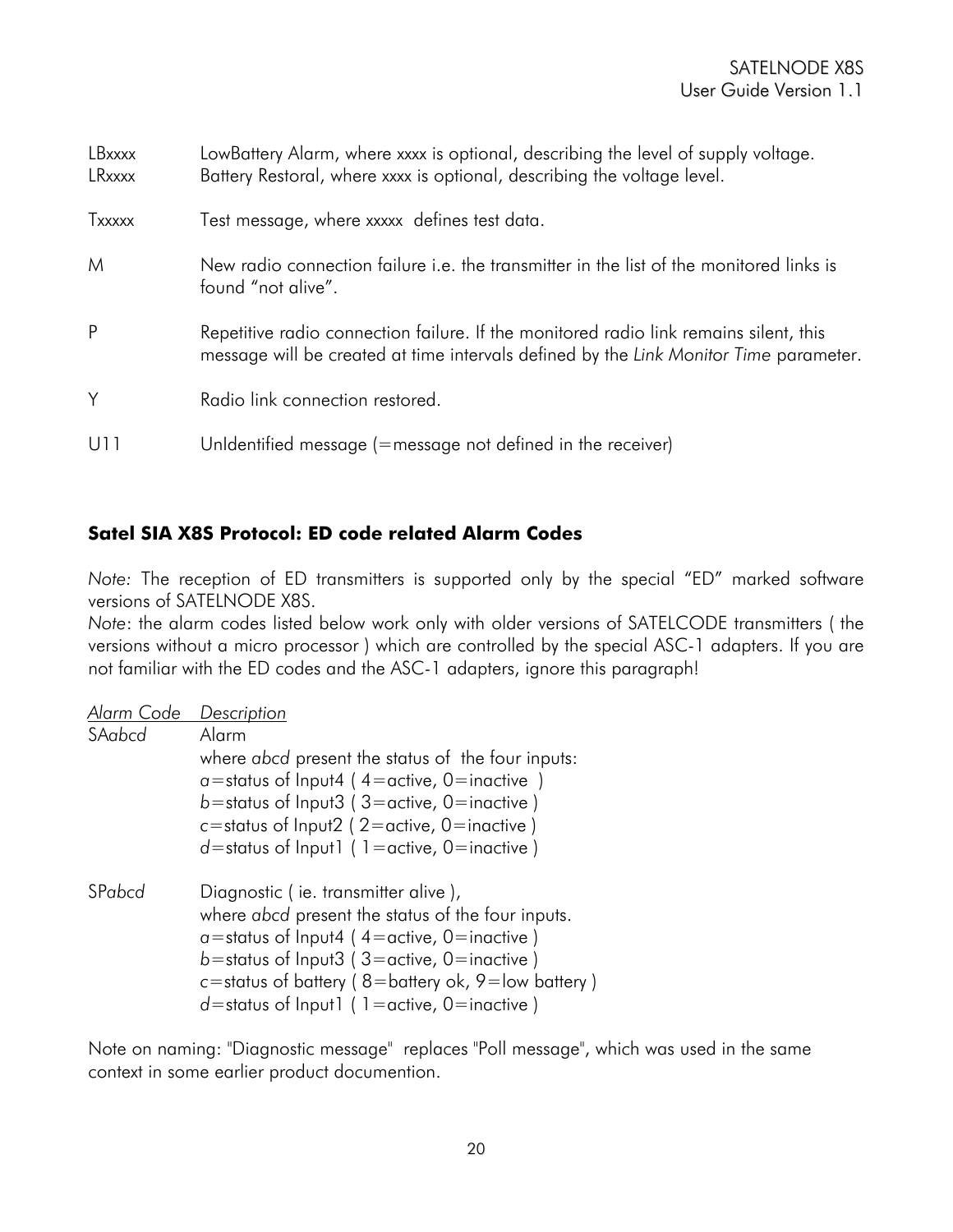#### **Checksum of SATEL SIA X8S protocol**

The checksum to be used is a 16 bit CRC (Cyclic Redundancy Check) checksum. Bytes 2 to 14 of the message frame i.e. the fields R, T, C and I are included in the checksum.

The contents of the Checksum field of the actual message (SSSS) can be derived by converting the 16 bit binary CRC checksum to four hex-ascii characters.

#### **C - function for calculating crc checksum:**

}

The source code listing written in C language below can be applied to calculate the binary value of CRC:

```
unsigned short CRC_16 (unsigned char length, unsigned char *data) 
{
```

```
unsigned short crc_table[16] =
{ 
        0x0000, 0x1081, 0x2102, 0x3183, 0x4204, 0x5285, 0x6306, 0x7387, 
          0x8408, 0x9489, 0xA50A, 0xB58B, 0xC60C, 0xD68D, 0xE70E, 0xF78F 
}; 
unsigned short crc = 0x0000;
unsigned char tmp, index, i; 
for (i = 0; i < length; i++)
{ 
        tmp = data[i];index = ((crc \land tmp) & 0x000F);
        \text{crc} = ((\text{crc} >> 4) \& 0 \times 0FFF) \wedge crc_table[index];
        tmp \gg= 4;index = ((crc \land tmp) & 0x000F);
        \text{crc} = ((\text{crc} >> 4) \& 0 \times 0FFF) \wedge crc_table[index];
} 
return (\simcrc);
```
**Example:** <LF>912345R1<NULL><NULL><NULL><NULL>A19A3<CR> is a valid message. Here: <LF> is the start of the message, Receiver Number is '9' (0x39 in hexadecimal), Transmitter Identifier is 12345, the Alarm Code is R1 (Restoral of Input 1) – the rest of the Alarm Code slots are NULL characters. The checksum is calculated from binary values of the characters starting from "9" and the last character to be included in the calculation is "A".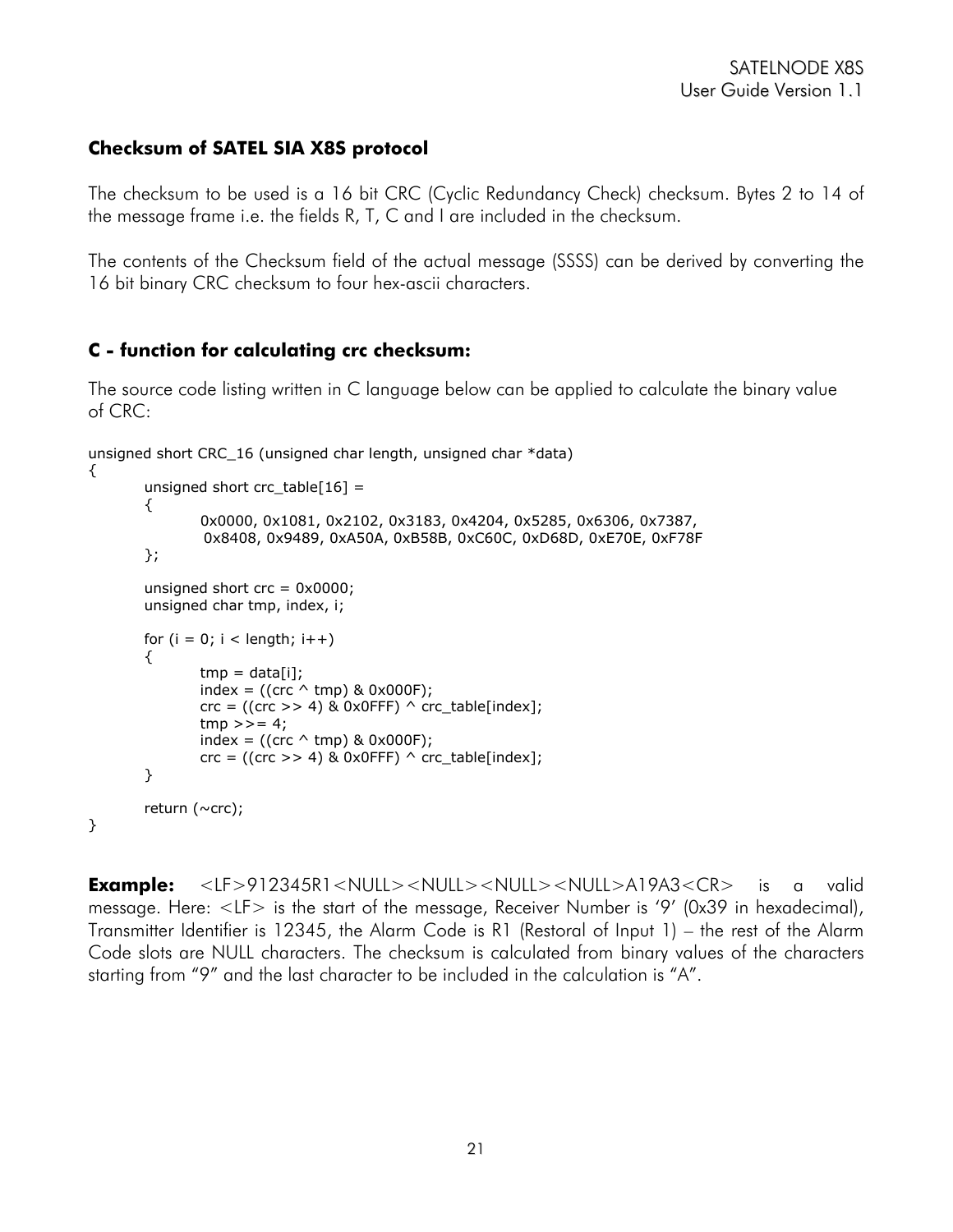### **4.2 Satel SIA X3S protocol**

The protocol is based on the SIA standard. The messages include the start byte, the stop byte, and alphanumerical characters ( ie. readable! ) between them. The length of the messages is always 19 bytes. Any event generates a separate message, in other words, a message describes one event. The difference between Satel SIA X8S and the older Satel X3S protocol is that the former includes an RSSI (Received Signal Strength Indicator) and a checksum field, the latter does not.



LineFeed *(* 0A hex ) starts a new message.

Receiver Number identifies the SatelNode receiver. The Receiver number can be utilized on grouping or routing messages in large systems which use several receivers.

Transmitter Identifier identifies the sender of the message.

**The Alarm Code** field in the message describes an event. The length of the Alarm Code is seven bytes. Any unused character slot is fed with a NULL character ( 00hex ). Both the first byte and the second byte are always letters ( A...Z ), the rest of the bytes may have number values ( 0...9 ) or NULL ( 00 hex ). The list on the next page describes all the possible alarm codes.

Carriage Return ( 0D hex ) terminates a message.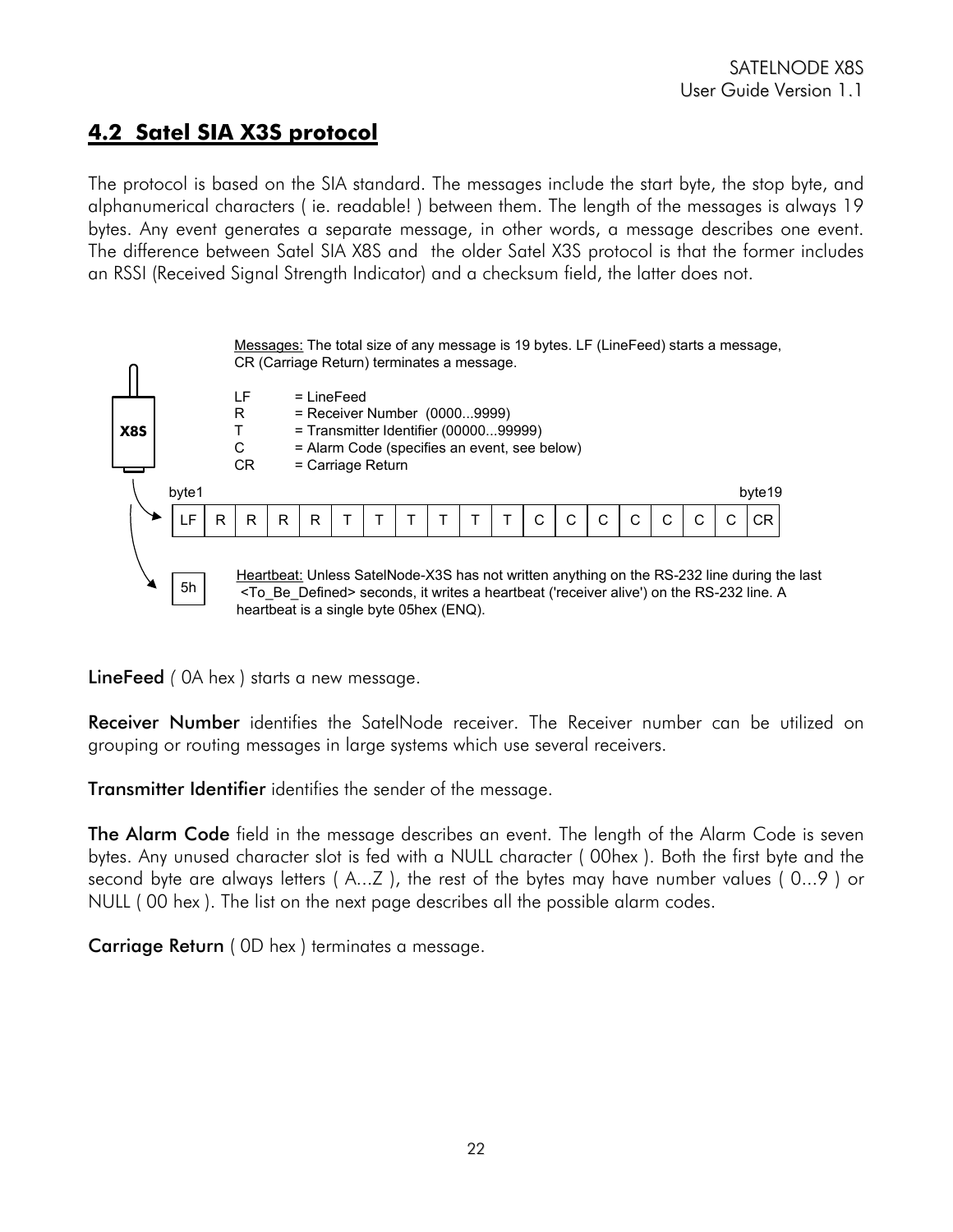#### **Satel SIA X3S Protocol: Satelcode Transmitter related Alarm Codes**

| Alarm Code<br>SWabcd                                                                                                                    | <b>Description</b><br>WakeUp (Transmitter sends this once when power is connected),<br>where abcd present the status of odd numbered inputs:<br>$a$ =status of Input1 (1=active, 0=inactive)<br>b=status of Input3 ( $3$ =active, 0=inactive)<br>c=status of Input5 (5=active, 0=inactive)<br>$d$ =status of Input7 (7=active, 0=inactive)                                                                                            |  |
|-----------------------------------------------------------------------------------------------------------------------------------------|---------------------------------------------------------------------------------------------------------------------------------------------------------------------------------------------------------------------------------------------------------------------------------------------------------------------------------------------------------------------------------------------------------------------------------------|--|
| SCabcd                                                                                                                                  | Diagnostic (ie. transmitter alive), where abcd present the status of<br>odd numbered inputs.<br>$a$ =status of Input1 (1=active, 0=inactive)<br>b=status of Input3 ( $3$ =active, 0=inactive)<br>c=status of Input5 ( $5$ =active, 0=inactive)<br>$d$ =status of Input7 (7=active, 0=inactive)<br>Note on naming: "Diagnostic message" replaces "Poll message",<br>which was used in the same context in earlier product documention. |  |
| SI <sub>1</sub>                                                                                                                         | Input1 Alarm                                                                                                                                                                                                                                                                                                                                                                                                                          |  |
| SI2                                                                                                                                     | Input2 Alarm                                                                                                                                                                                                                                                                                                                                                                                                                          |  |
| SI3                                                                                                                                     | Input3 Alarm                                                                                                                                                                                                                                                                                                                                                                                                                          |  |
| SI4                                                                                                                                     | Input4 Alarm                                                                                                                                                                                                                                                                                                                                                                                                                          |  |
| SI <sub>5</sub>                                                                                                                         | Input5 Alarm                                                                                                                                                                                                                                                                                                                                                                                                                          |  |
| S <sub>16</sub>                                                                                                                         | Input6 Alarm                                                                                                                                                                                                                                                                                                                                                                                                                          |  |
| SI7                                                                                                                                     | Input7 Alarm                                                                                                                                                                                                                                                                                                                                                                                                                          |  |
| SI <sub>8</sub>                                                                                                                         | Input8 Alarm                                                                                                                                                                                                                                                                                                                                                                                                                          |  |
| SR <sub>1</sub>                                                                                                                         | Input1 Restoral                                                                                                                                                                                                                                                                                                                                                                                                                       |  |
| SR <sub>2</sub>                                                                                                                         | Input2 Restoral                                                                                                                                                                                                                                                                                                                                                                                                                       |  |
| SR3                                                                                                                                     | Input3 Restoral                                                                                                                                                                                                                                                                                                                                                                                                                       |  |
| SR4                                                                                                                                     | Input4 Restoral                                                                                                                                                                                                                                                                                                                                                                                                                       |  |
| SR <sub>5</sub>                                                                                                                         | Input5 Restoral                                                                                                                                                                                                                                                                                                                                                                                                                       |  |
| SR6                                                                                                                                     | Inputó Restoral                                                                                                                                                                                                                                                                                                                                                                                                                       |  |
| SR7                                                                                                                                     | Input7 Restoral                                                                                                                                                                                                                                                                                                                                                                                                                       |  |
| SR <sub>8</sub>                                                                                                                         | Input8 Restoral                                                                                                                                                                                                                                                                                                                                                                                                                       |  |
| SL <sub>0</sub>                                                                                                                         | <b>Battery Restoral</b>                                                                                                                                                                                                                                                                                                                                                                                                               |  |
| SL <sub>1</sub>                                                                                                                         | LowBattery Alarm                                                                                                                                                                                                                                                                                                                                                                                                                      |  |
| SS <inputid> Input Alarm with special InputId (=SubId)<br/>SE<inputid> Input Restoral with special InputId (=SubId)</inputid></inputid> |                                                                                                                                                                                                                                                                                                                                                                                                                                       |  |

SU11 UnIdentified message (=message not defined in the receiver)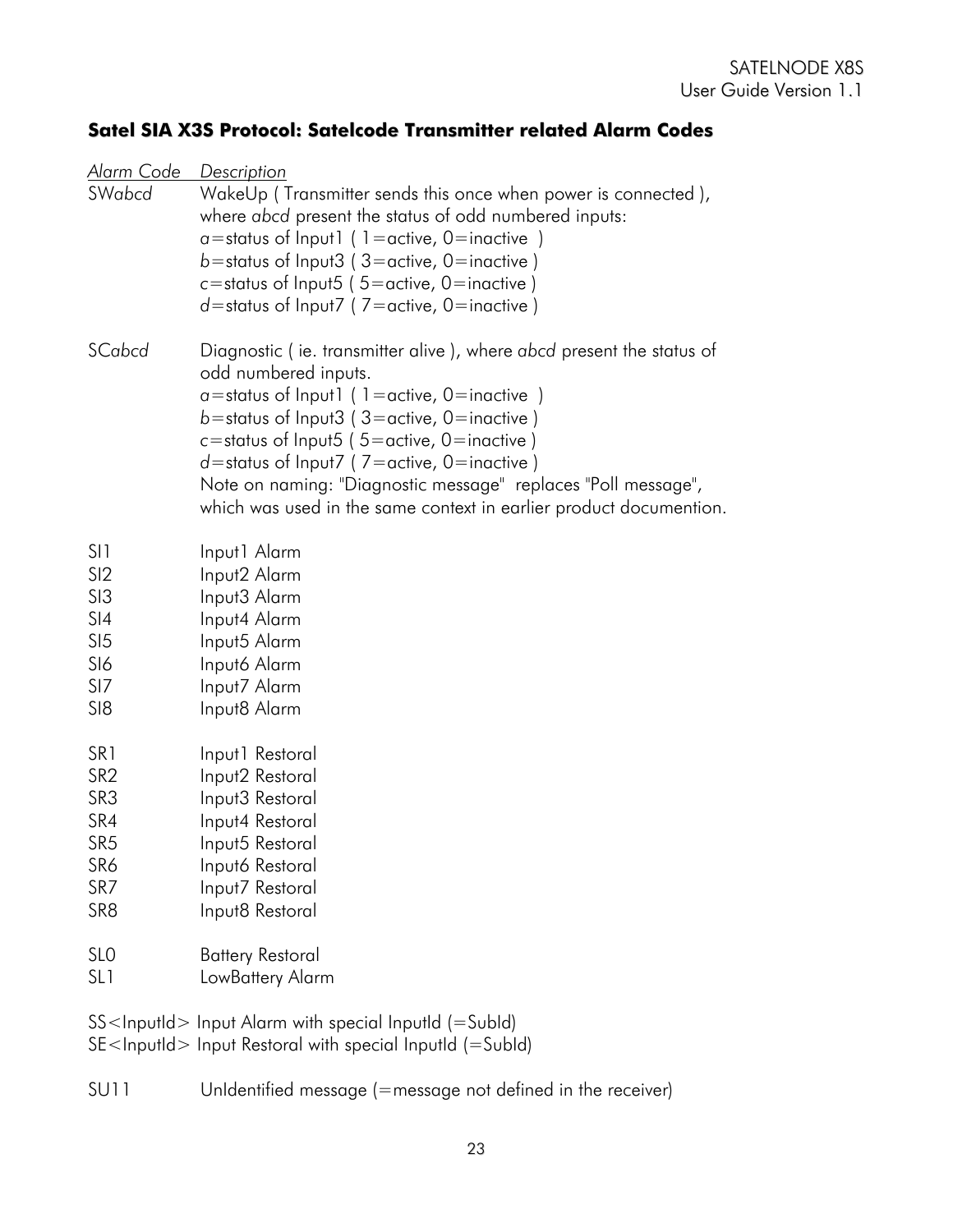#### **Satel SIA X3S Protocol: ED code related Alarm Codes**

*Note*: the alarm codes listed below work only with older versions of SATELCODE transmitters ( the versions without a micro processor ) which are controlled by the special ASC-1 adapters. If you are not familiar with the ED codes and the ASC-1 adapters, ignore this paragraph!

#### *Alarm Code Description*

| SAabcd | Alarm<br>where abcd present the status of the four inputs:<br>$a$ =status of Input4 (4=active, 0=inactive)<br>b=status of Input3 (3=active, 0=inactive)<br>c=status of Input2 ( $2$ =active, 0=inactive)<br>$d$ =status of Input   $($ 1 = active, 0 = inactive )                                            |  |
|--------|--------------------------------------------------------------------------------------------------------------------------------------------------------------------------------------------------------------------------------------------------------------------------------------------------------------|--|
| SPabcd | Diagnostic (ie. transmitter alive),<br>where abcd present the status of the four inputs.<br>$a$ =status of Input4 (4=active, 0=inactive)<br>b=status of Input3 ( $3$ =active, 0=inactive)<br>c=status of battery ( $8$ =battery ok, $9$ =low battery)<br>$d$ =status of Input   ( 1 = active, 0 = inactive ) |  |

Note on naming: "Diagnostic message" replaces "Poll message", which was used in the same context in earlier product documention.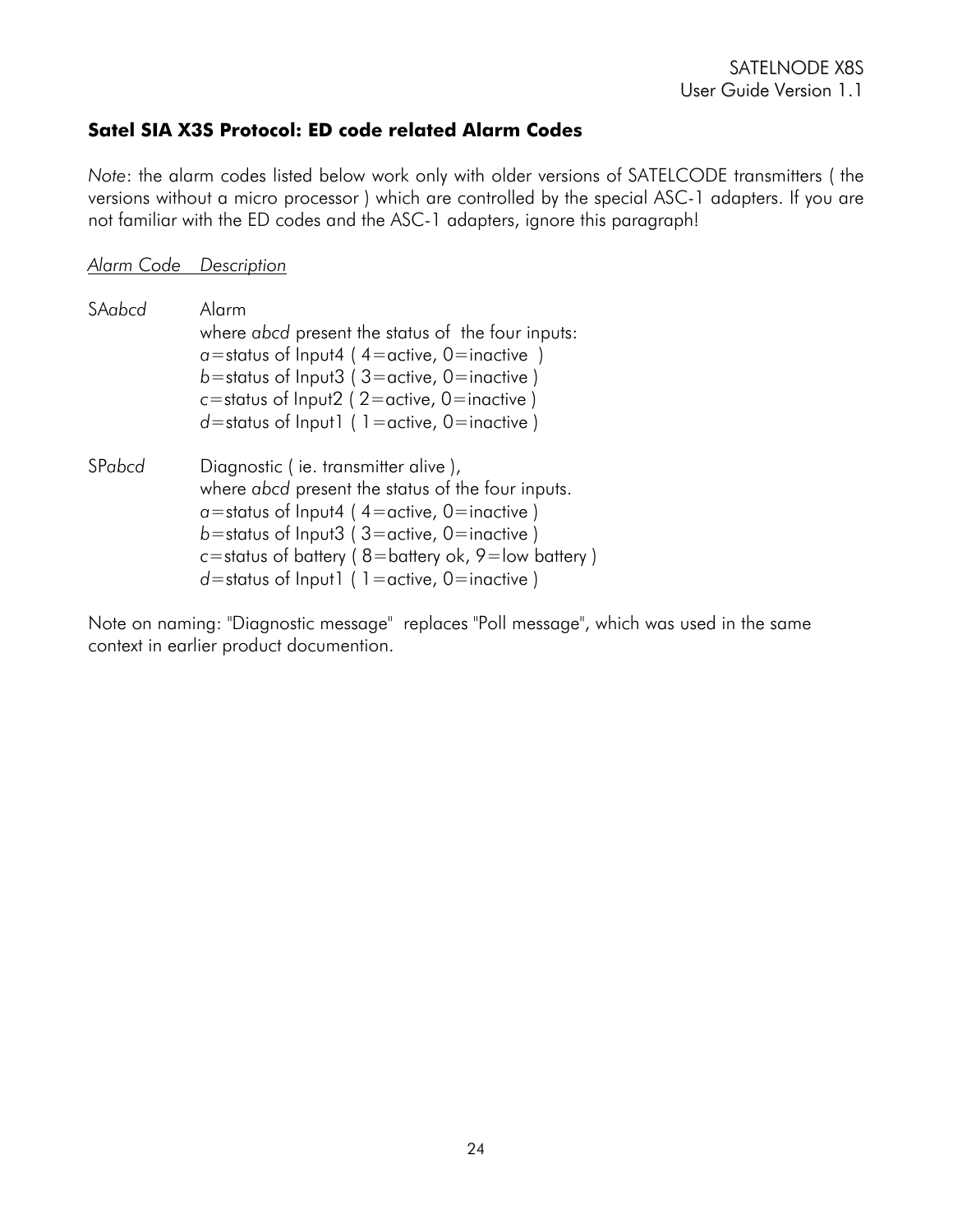#### **5 SATELNODE X8S SYSTEM DESIGN**

A typical system layout is illustrated below. The alarm network consists of one monitor station and several substations. The SATELNODE X8S receiver is attached to the monitor station computer. The receiver outputs the received messages to RS-232 interface. In small systems ( 1...8 transmitters ) the received alarms are often wanted as switch contacts. In that case relay outputs of SATELNODE X8S can be utilized. It has 8 relays, which are activated on the user selected messages or events.



*Figure 5.1* A typical system layout with a monitor station and 1...N substations.

The monitor station a) keeps track on the status of the system; alarms, failed transmitters etc., b) decodes received messages, and c) handles other tasks like operator interface or alarm dispatching. The monitor station software must be implemented by the system integrator party according to the system specific needs. Consult the manufacturer for more information, if support is needed.

Substations locate in the monitored premises. There are usually opening or closing switch contacts, which SATELCODE transmitters are connected to. When a switch changes its state, SATELCODE sends the new status information. The distance between a substation and a monitor station may not exceed the range of radio communication (typically 3-15 km). The range depends very much on the antenna arrangement and the environment. The range may be extended by using repeater stations. A repeater forwards messages between substations and the monitor station. Do not hesitate to contact SATEL, if you need more information on planning a large system.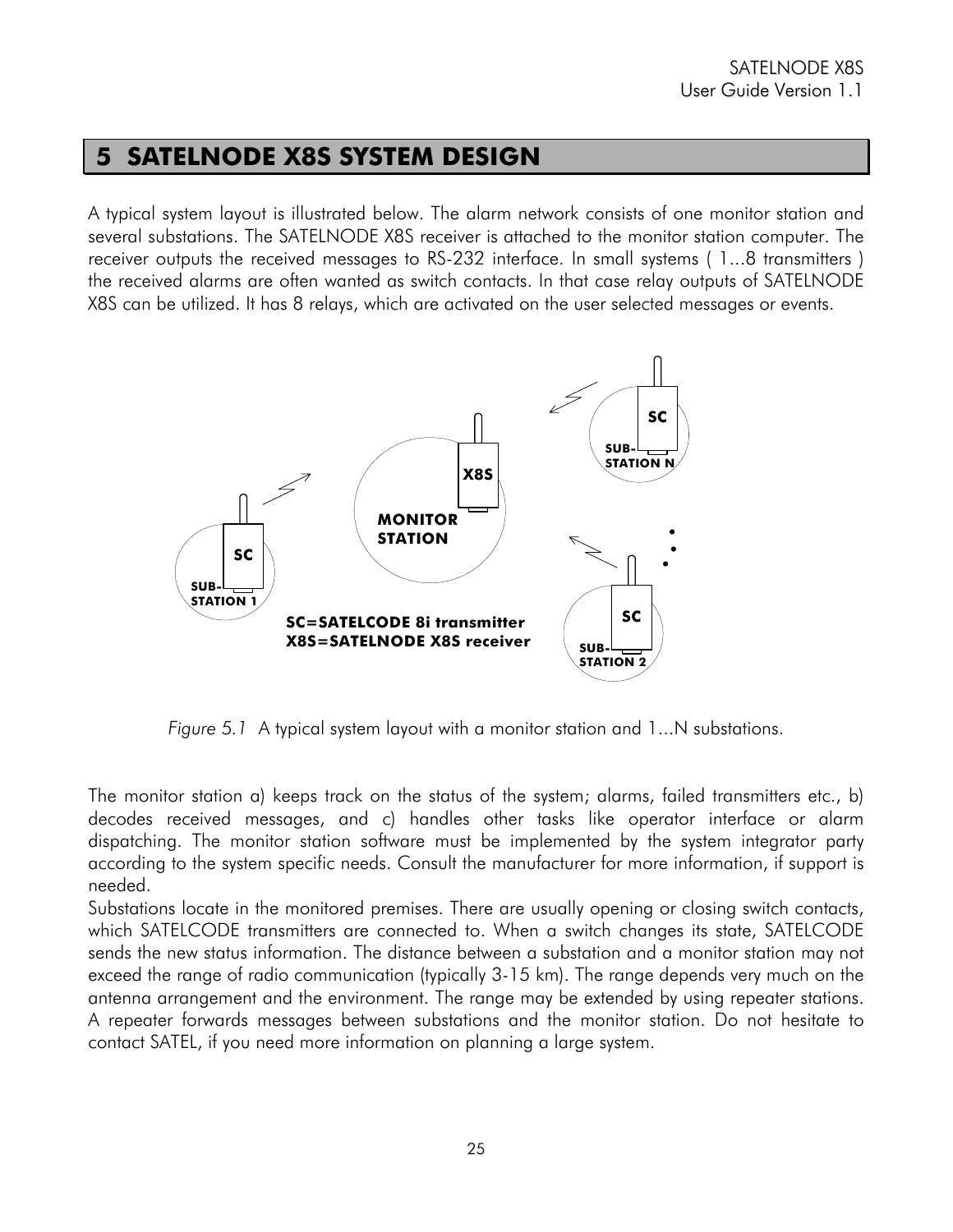The quality or the range of a radio connection depends very much on:

- transmitter power
- receiver sensitivity
- tolerance of the radio modulating signal against spurious radiations
- antenna amplification both at the transmitter and the receiver
- antenna cable attenuation
- antenna height
- natural obstacles
- radio interferences

The transmitter power of SATELCODE is up to 4W and sensitivity of the SATELNODE receivers is better than -116dBm which means that links ranging from 5 to 30km can be achieved. Distances may be considerably shorter if there are metallic walls or material inhibiting the radio wave propagation.

Problems caused by natural obstacles with long distance links can often be solved by raising the height of antennas. Also, amplifying antennas may result a ten fold increase in distances. Frequent topographical variations over long distances may require, that at least one of the antennas need to be raised to the height of 10 - 20 m. If the base station antenna cable is longer than 10 m, it is necessary to use a low loss cable  $($  <0.7 dB /10m ) in order not to waste the antenna amplification.

Problematic links can also be solved by adding a repeater station. In systems with many base stations or substations, RSSI-signal measurements should be carried out in order to build the links properly. A sufficient safety margin can be obtained by testing communications using an extra 6 dB rejection at the antenna connection and with slightly less effective antennas than those to be used in the final system. Figure 6.2 illustrates an example of an antenna installation in a system which has one base station and several substations.

Ground, ground contours and buildings cause attenuation (loss of energy through absorption) and reflections of radio waves. Buildings reflect radio waves and therefore the affects of attenuation are not as acute when transmission is over a short distance.

However, the reflected waves will suffer a loss in power once they travel over a certain distance, this means that they combine with the direct radio waves and interact to either weaken or strenghten the signal respectively. In reality, this fading can be even 40 dB.

The signal strength may vary heavily by changing the location of the antenna just a few decimeters in such conditions.

SATELNODE X8S copes with the normal levels of interference. However, pay attention to the possible sources of interference such as:

- mobile or local phone network base stations, television transmitters
- radio links
- other radio modem networks
- PC equipment (about a radius of 5 m from the antenna)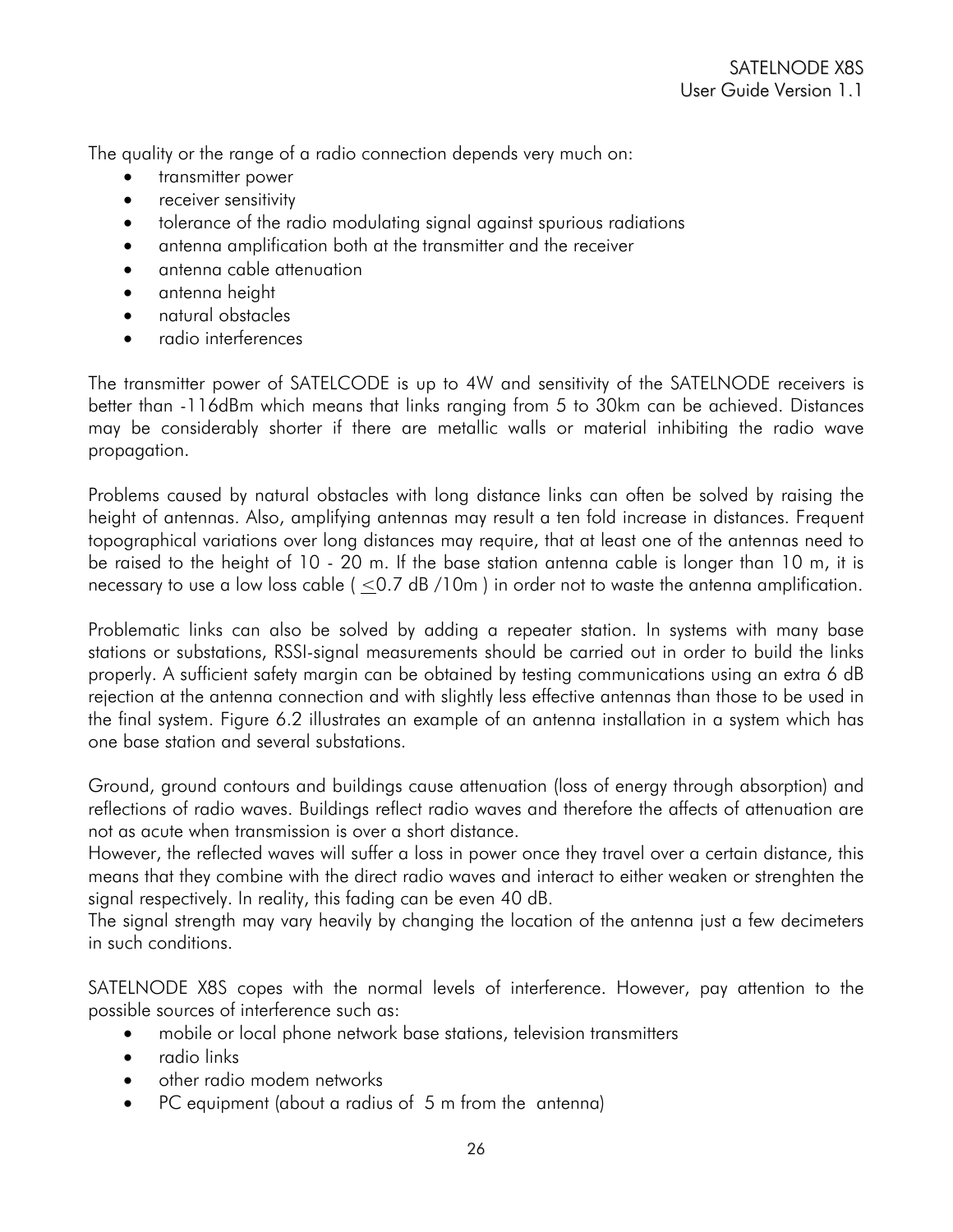### **6 INSTALLATION**

#### **6.1 Mounting**

Mount SATELNODE X8S properly using the holes in the back plate. Protect it from an environmental hazard such as water seepage. Do not install SATELNODE X8S in a strongly vibrating foundation. Keep the temperature in the range -25 °C...+55 °C .

#### **6.2 Cable connections**

The figure below illustrates the wiring of SATELNODE X8S to a PC. SATELNODE X8S writes its RS-232 messages on the RD ( Received Data ) line. The TD line ( Transmitted Data ) is used only during the configuration, when a user enters his selections in the programming menu.

Tighten the screws of D15 connector properly.



*Figure 6.1.* The interface between SATELNODE X8S and a terminal.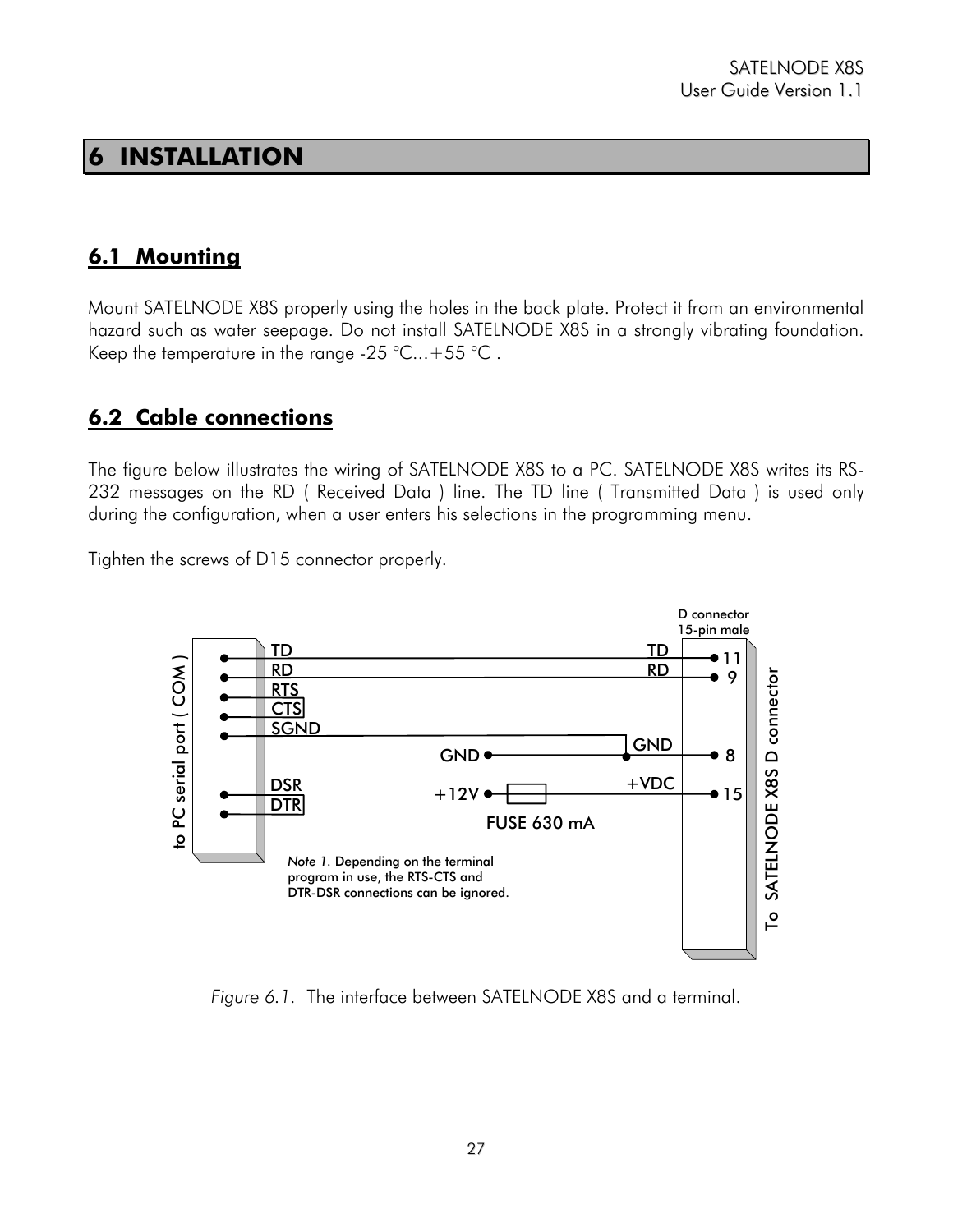### **6.3 Antenna installation**

Connect the antenna to the TNC connector on top of SATELNODE X8S. It is possible to use an antenna cable in order to get the antenna placed optimally. A good quality 50 ohm RF cable can be used (e.g. RG58 ), if the length is shorter than 5 m. In case a longer cable is required, use a low loss RF cable.

As a standard cable SATEL supplies 50 ohm RG58 cable in lengths of 1 m (CRF-1 ) and 5 m (CRF-5 ). Choose your antenna cable according the following recommendations:

| Length  | l vpe       | Attenuation              |
|---------|-------------|--------------------------|
| < 5 m   | RG58        | 2.0 dB/10 m/200 MHz      |
| 5 20 m  | RG213       | 0.9 dB/10 m/200 MHz      |
| > 20 m  | RFX 1/2"-50 | 0.3 dB/10 m/200 MHz      |
| $>20$ m | $AirCom+$   | 0.5 $dB/10$ m/200 MHz *) |

 \*) AirCom+ cable is partly air insulated, thus an absolutely air tight connection between the cable and the connector is required.

Performance of your radio link depends very much on antenna arrangement. The antenna should always have as much open space around it as possible. Metallic objects should locate at least 1m away from the antenna. The metal-free zone around should be at least >5 m in case of big antennas and >10 m around a repeater antenna combination. The best place for the antenna is in general is at the highest point of the building or in a radio mast. If a mast is used, the antenna can be installed using a side-installation up to 2 ...3 m away from the mast itself.

There should always be a gold plated connector in antenna cables and terminal adaptors. Since connectors of poor quality oxidate and increase the attenuation in the course of time, appropriate connectors and proper tools must always be used in mounting. One should also check that both the antenna and possible fitting elements resist weather and environmental contamination well.

When ordering antennas, please note that the antennas have been tuned to a certain frequency range. Simple antennas and those made of stacked yagis are relatively wide band. The frequency range of the antenna becomes narrower the more elements there are in a yagi.

Keeping in mind the testing and service of the system, it is generally useful to use rather a long antenna cable in order to avoid the installation of radio modems near the antenna into a place possibly difficult to access.

In great distances when the antennas are in line of sight positions a 6 dB power marginal is adequate. Since the connection is built on the reflection and/or the knife-edge diffraction the path loss can vary even 20 dB depending on the weather conditions. In this case a short test can give a too positive result of the quality of the connection. Thus the height of the antennas and topographical obstacles must be surveyed with great care.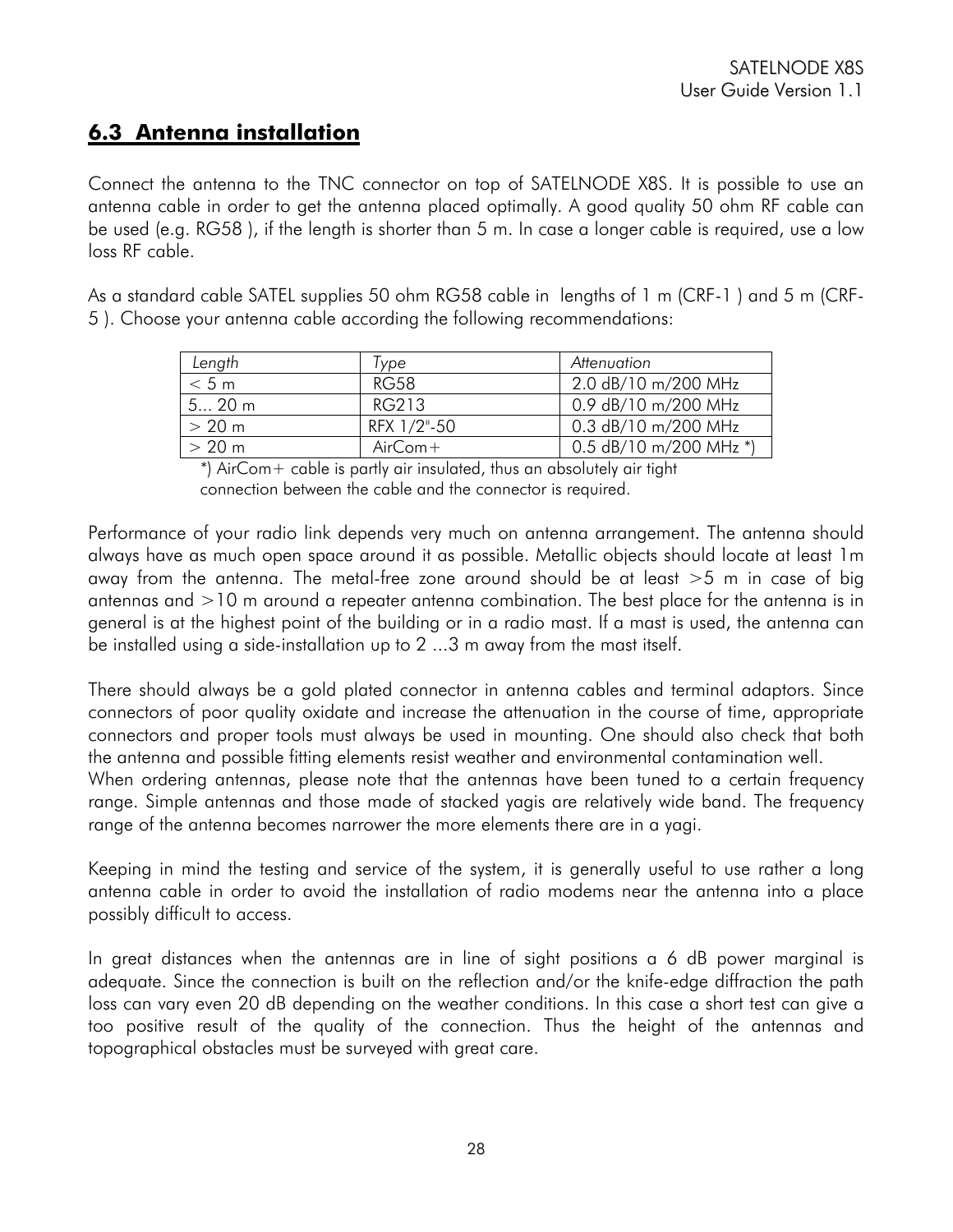

*Figure 6.2* An example of antenna installations: long distances can be reached by using amplifying antennas and by installing them in high locations.

Vertically polarized systems (antenna elements are in vertical position) are often used in radio systems. In a system between a base station and sub-stations the vertical polarization is generally recommendable. The antenna of the radio modem can not be mounted on the same level with the other sub-station antennas in the same building. The best way to distinguish from the other antennas situated in neighbourhood is by mounting the antennas as far as possible from each other on the altitude level. The best result is generally obtained when all the antennas are in the same mast. With an extra ground plane between the antennas more distinction can be obtained between the antennas in the mast.

Horizontal polarization can be used in data transmission between two points. With the polarization attenuation more distinction is obtained in the vertical polarization interference. The influence of the directional patterns of the antennas must, however, be taken into consideration. If a distinction to another interfering antenna is wanted with the horizontal polarized antennas there must be a good attenuation of the back lobe. In addition to this, the interfering radiator should be situated behind the antenna.

When the system does not demand the use of an omnidirectional antenna it is recommendable to use directional antennas e.g. two-element yagis in firm external installations. As the antenna amplification increases the setting of the direction of the antenna demands for a greater care.

The base stations in high places should be supplied with 4...6 degree band-pass filters. Please note that the higher the antenna the larger the broadcast area. The disadvantages with a too high antenna installation at the base station are that interferences from a larger area affect the base station.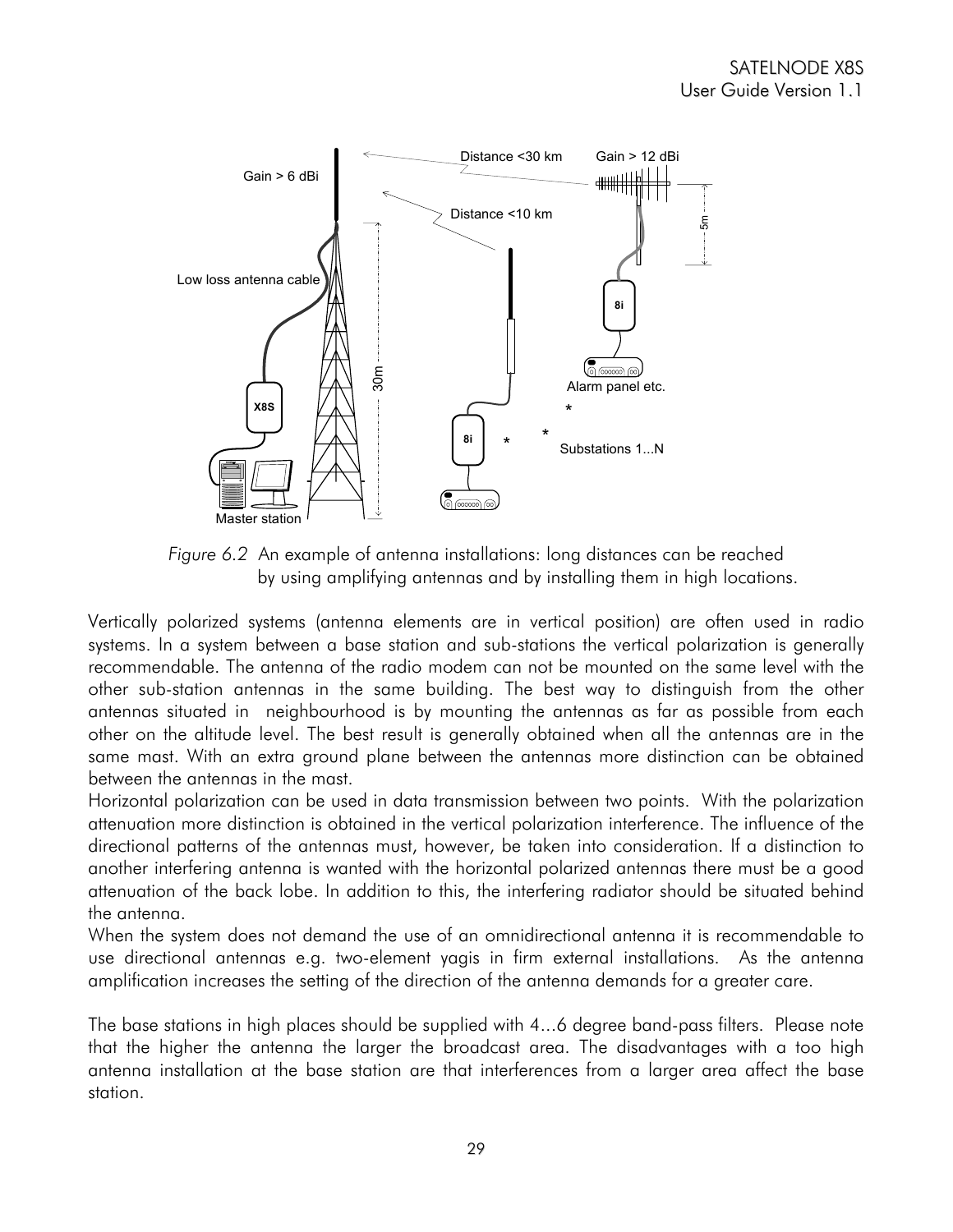# **7 TECHNICAL SPECIFICATIONS OF SATELNODE X8S**

SATELNODE X8S fulfils the requirements of the ETS 300 113 standard.

| Frequency Range            | 140  170 MHz                                                  |
|----------------------------|---------------------------------------------------------------|
| Number of Channels         | 160 (12,5kHz)                                                 |
|                            | 80 (25kHz)                                                    |
| <b>Frequency Stability</b> | $±$ 4 ppm                                                     |
| Sensitivity                | better than -116 dBm (95% of the messages received correctly) |
| Operating voltage          | $+9+12V_{\text{nc}}$                                          |
| Current consumption max.   | max. 400 mA                                                   |
| Temperature range          | $-25^{\circ}$ C  +55 $^{\circ}$ C                             |
| Antenna connector          | TNC, 50 ohms                                                  |
| Interface Connector        | D connector, 15-pin female                                    |
| Programming Interface      | RS-232                                                        |
| RS-232 Data format         | 1200, 2400, 4800, 9600, 19200, 38400, 57600, 115200 bps       |
|                            | 8 data bits / No parity                                       |
| Control outputs            | 8 relay outputs (max. load 1A totally)                        |
| Size H x W x D             | 130 x 65 x 26 mm                                              |
| Weight                     | 240q                                                          |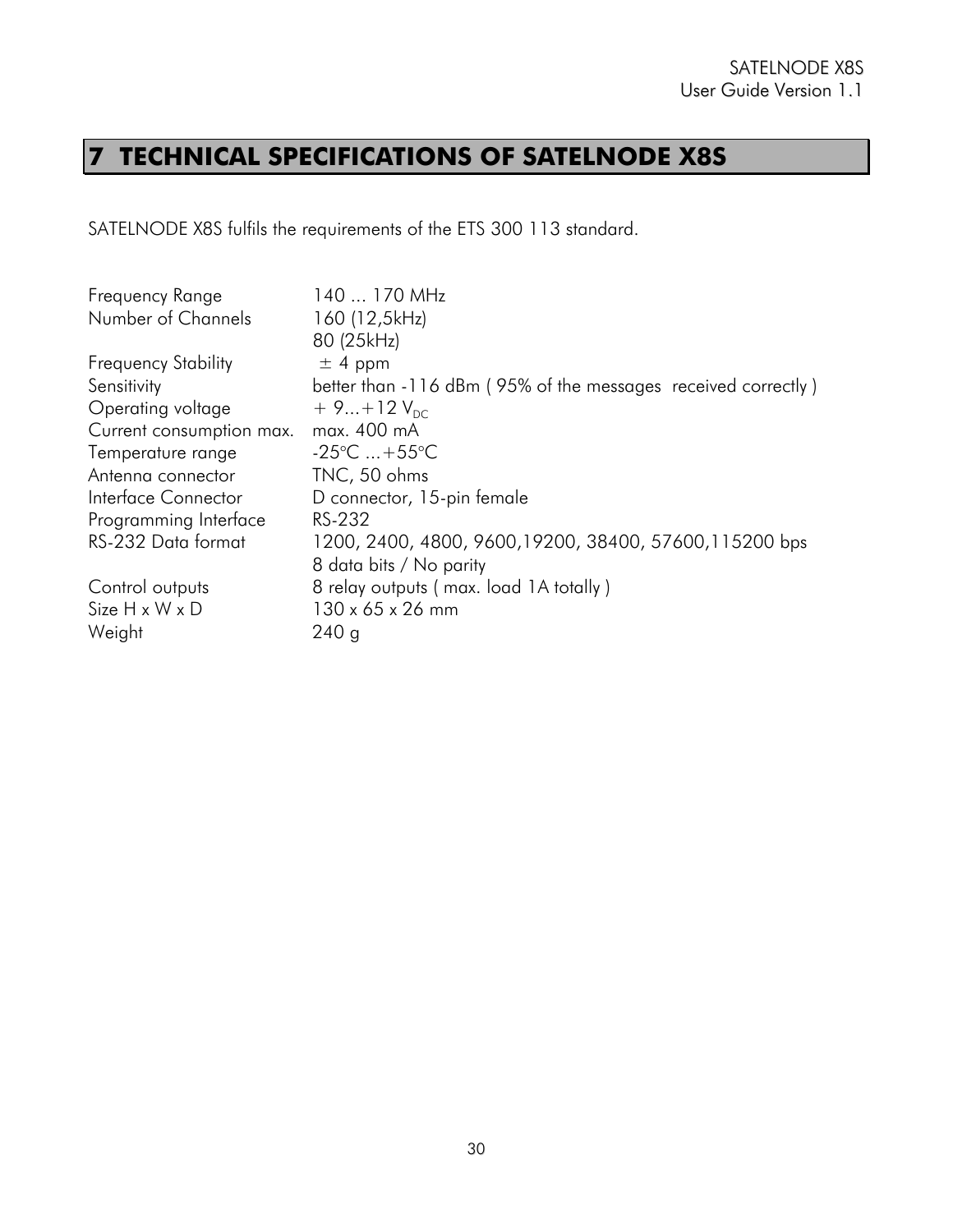## **8 OTHER RELATED PRODUCTS BY SATEL**

#### **8.1 SATELCODE 8i alarm transmitter**

SATELCODE 8i is a one-way radio alarm transmitter. It is an ideal product for a wide range of wireless alarm transfer applications. SATELCODE 8i operates on the VHF band. The power level of the transmitter is max 4W. Together with the sensitive SATELNODE X8S receiver, SATELCODE 8i easily provides radio connections over 15 kilometers. SATELCODE 8i consists of the transmitter, the synthesizer and the processor logic, housed in a compact, strong aluminium casing.



*Figure A.* SATELCODE 8i Block Diagram

The user configurable alarm inputs provide the flexibility to connect SATELCODE 8i to a wide variety of equipment in alarm networks. Several built-in functions like the diagnostic, the bypass or the test function, as well as the possibility to set network related parameters make SATELCODE 8i the product with many applications in wireless alarm communication.